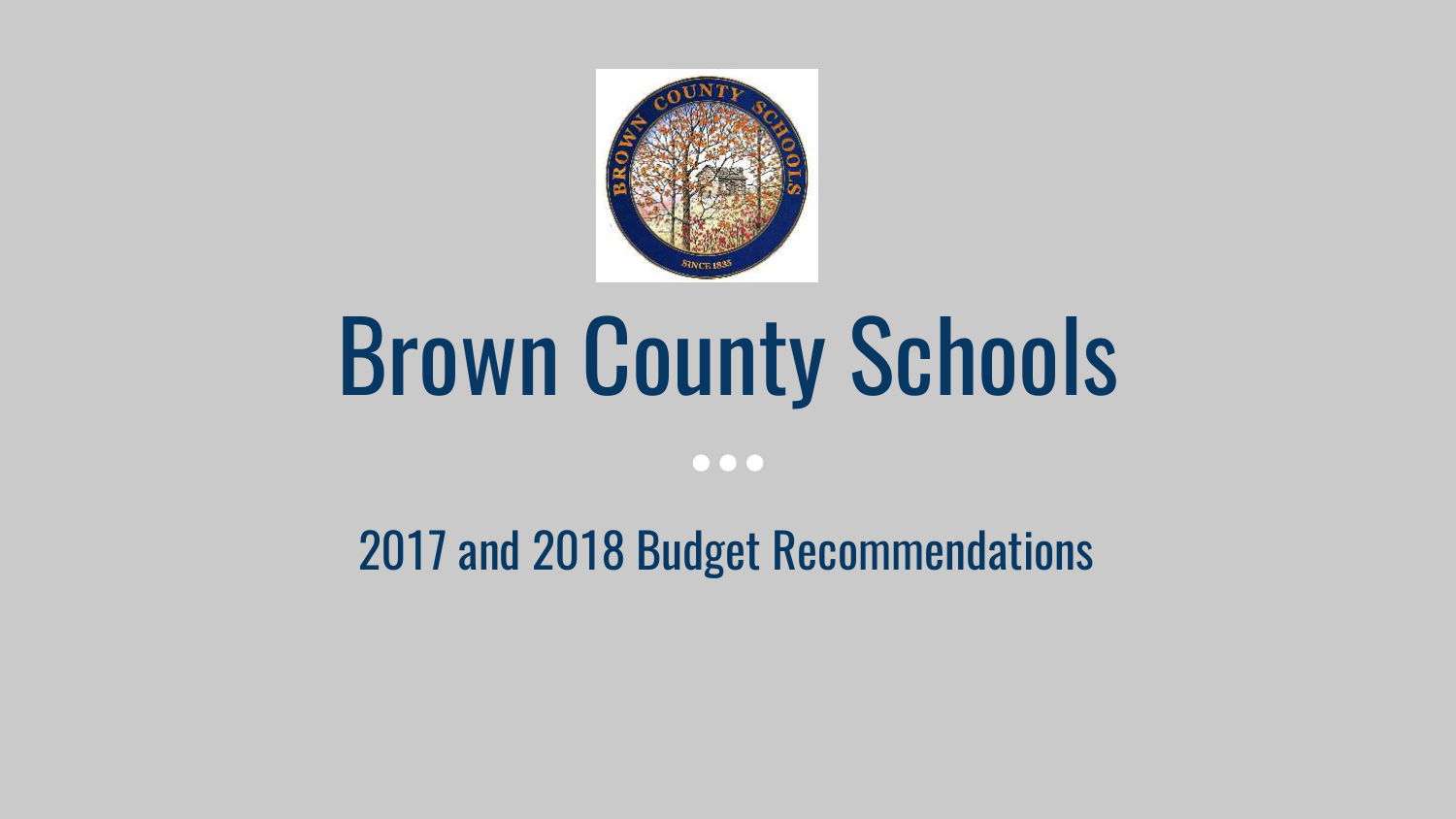# **Ten-Year K-12 Enrollment History**

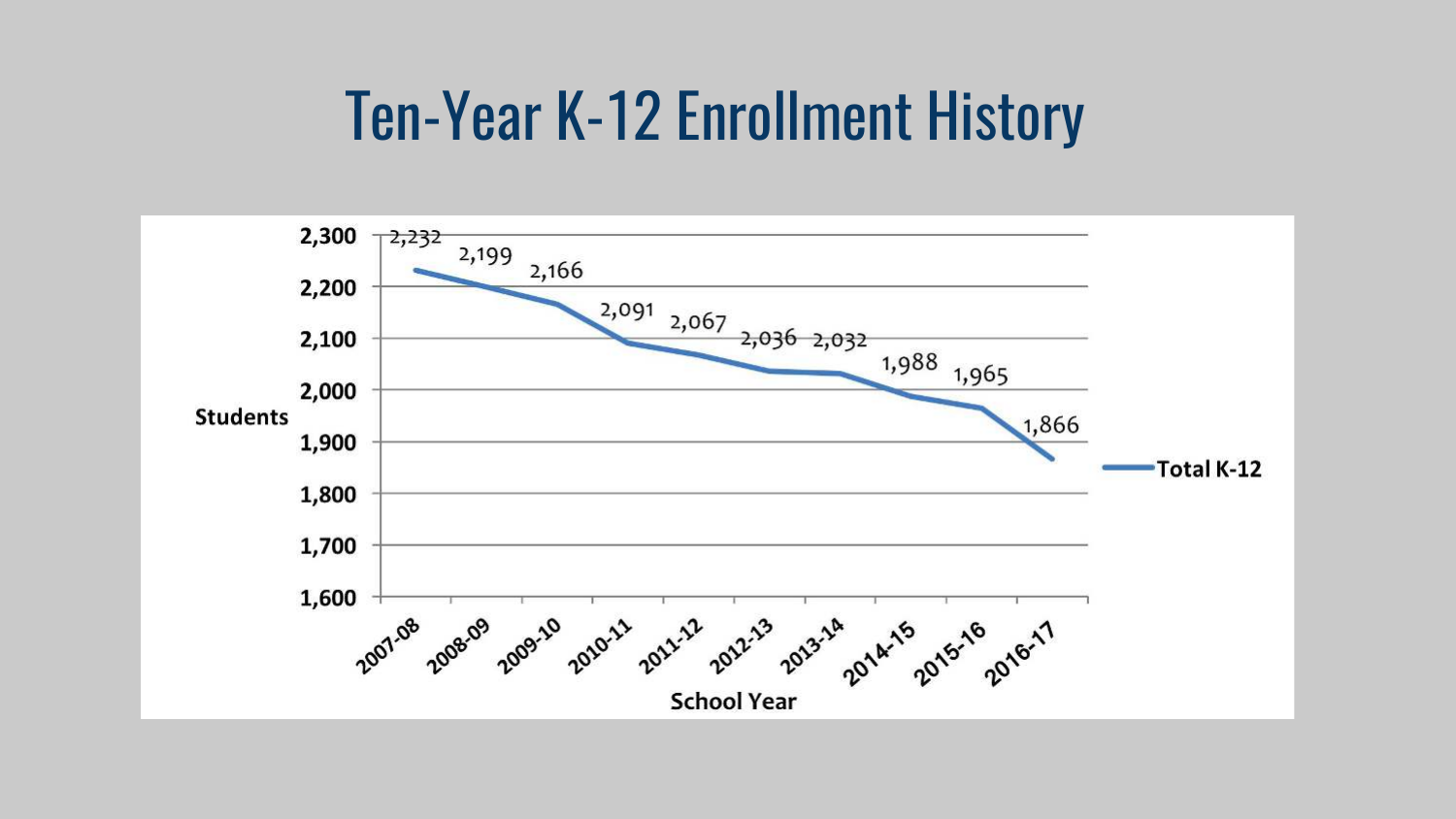# **Factors Contributing to Enrollment Decline: Birth Rate**

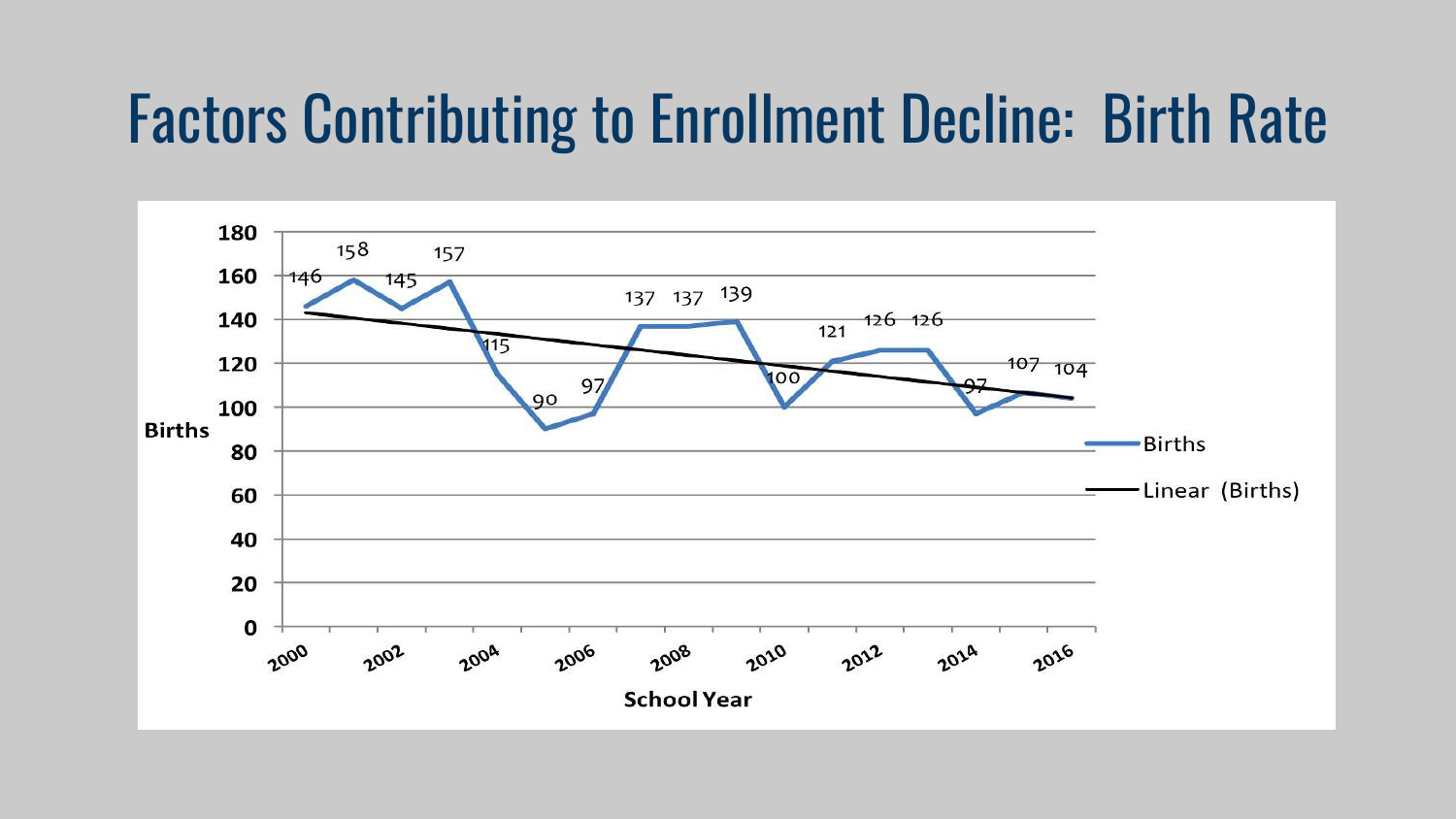### **Factors Contributing to Enrollment Decline: Population Age Cohorts**

|                      | 1990          | 2000          |                          | 2010          |                          | 2015                    |                         |
|----------------------|---------------|---------------|--------------------------|---------------|--------------------------|-------------------------|-------------------------|
| Age<br><b>Strata</b> | <b>Number</b> | <b>Number</b> | <b>Percent</b><br>Change | <b>Number</b> | <b>Percent</b><br>Change | <b>Number</b><br>(Est.) | % Change<br>2000 - 2015 |
| $0 - 4$              | 866           | 791           | $-9%$                    | 777           | $-2%$                    | 584                     | $-26.2%$                |
| $5 - 19$             | 2,774         | 3,008         | 8%                       | 2,709         | $-10%$                   | 2,730                   | $-9.2%$                 |
| $20 - 24$            | 930           | 634           | $-32%$                   | 586           | $-8%$                    | 661                     | 4.3%                    |
| $25 - 44$            | 4,456         | 4,171         | $-6%$                    | 3,125         | $-25%$                   | 2,900                   | $-30.5%$                |
| $45 - 64$            | 3,267         | 4,430         | 36%                      | 5,425         | 22%                      | 5,097                   | 15.1%                   |
| $\geq 65$            | 1,787         | 1,923         | 8%                       | 2,620         | 36%                      | 3,039                   | 58.0%                   |
| Total                | 14,080        | 14,957        | 6%                       | 15,242        | 2%                       | 15,011                  | $-0.4%$                 |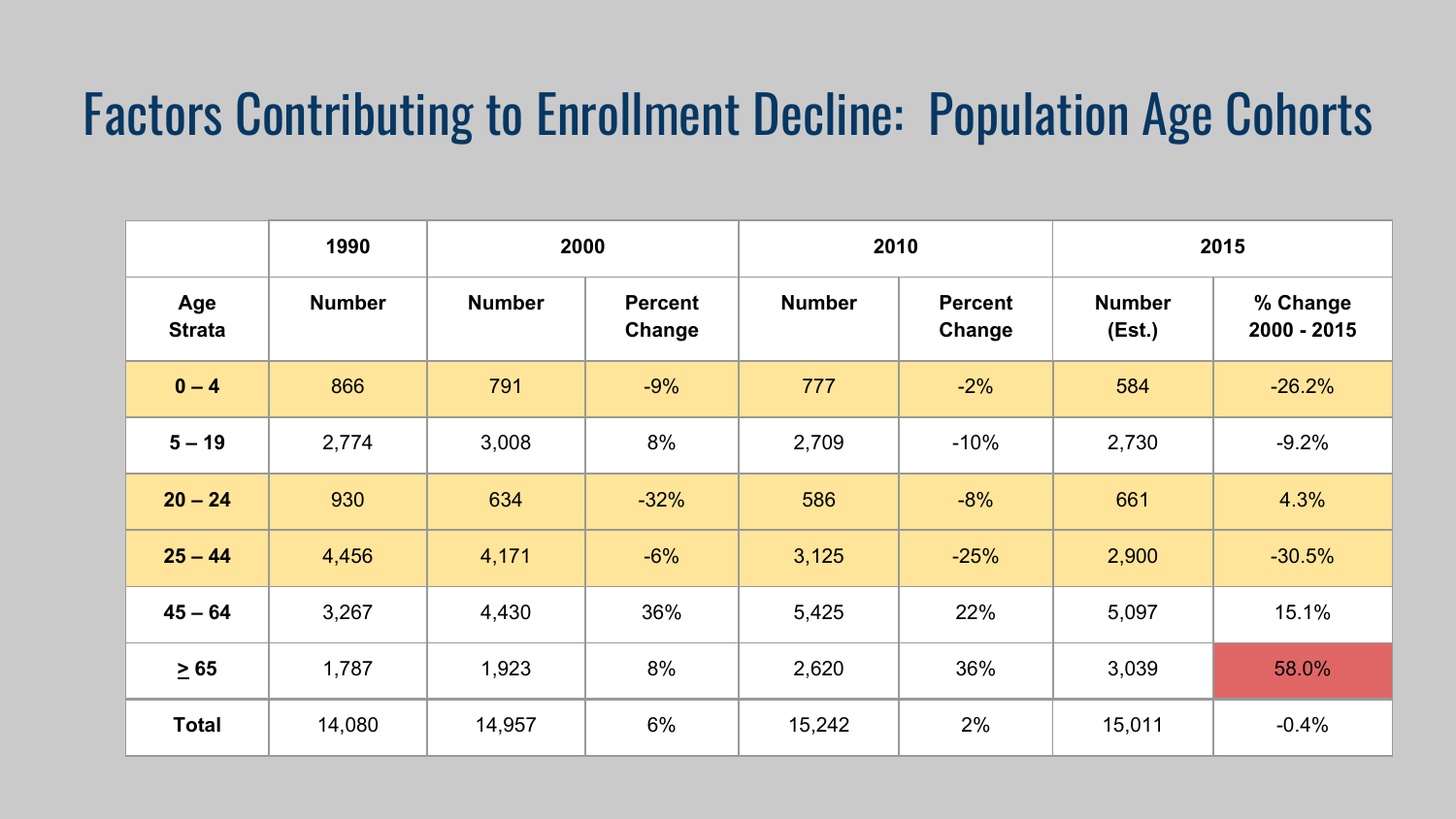# Enrollment Changes from Year to Year for Grade Groups

| Grade    | $'08 - '09$ | $'09 - '10$ | $'10 - '11$ | $'11 - '12$ | $12 - 13$ | $13 - 14$      | $'14 - '15$ | $15 - 16$           | $16 - 17$ | Avg.<br>Chg | Avg. %<br>Chg | Total<br>Chg |
|----------|-------------|-------------|-------------|-------------|-----------|----------------|-------------|---------------------|-----------|-------------|---------------|--------------|
| $K - 4$  | $-40$       | $-5$        | $-40$       | 8           | $-28$     | $\overline{7}$ | $-18$       | -9                  | $-65$     | $-21$       |               | $-190$       |
|          | $-4.9%$     | $-0.6%$     | $-5.2%$     | 1.1%        | $-3.8%$   | 1.0%           | $-2.5%$     | $-1.3%$             | $-9.5%$   |             | $-2.9%$       |              |
| $5 - 6$  | $-21$       | 17          | $-7$        | 12          | $-3$      | 3              | $-7$        | $-21$               | $-15$     | $-5$        |               | $-42$        |
|          | $-6.6%$     | 5.7%        | $-2.2%$     | 3.9%        | $-0.9%$   | 0.9%           | $-2.2%$     | $-6.7%$             | $-5.1%$   |             | $-1.5%$       |              |
| $7 - 8$  | $-7$        | $-20$       | $-49$       | 13          | 25        | $\overline{5}$ | $-18$       | $\overline{7}$      | $-18$     | $-7$        |               | $-62$        |
|          | $-1.9%$     | $-5.4%$     | $-14.0%$    | 4.3%        | 7.9%      | 1.5%           | $-5.2%$     | 2.1%                | $-5.4%$   |             | $-1.8%$       |              |
| $9 - 12$ | 35          | $-25$       | 21          | $-57$       | $-25$     | $-19$          | $-1$        | $\mathsf{O}\xspace$ | $-1$      | $-8$        |               | $-72$        |
|          | 4.8%        | $-3.3%$     | 2.9%        | $-7.5%$     | $-3.6%$   | $-2.8%$        | $-0.2%$     | 0.0%                | $-0.2%$   |             | $-1.1%$       |              |
| $K - 12$ | $-33$       | $-33$       | $-75$       | $-24$       | $-31$     | $-4$           | $-44$       | $-23$               | $-99$     | $-41$       |               | $-366$       |
|          | $-1.5%$     | $-1.5%$     | $-3.5%$     | $-1.1%$     | $-1.5%$   | $-0.2%$        | $-2.2%$     | $-1.2%$             | $-5.0\%$  |             | $-2.0%$       |              |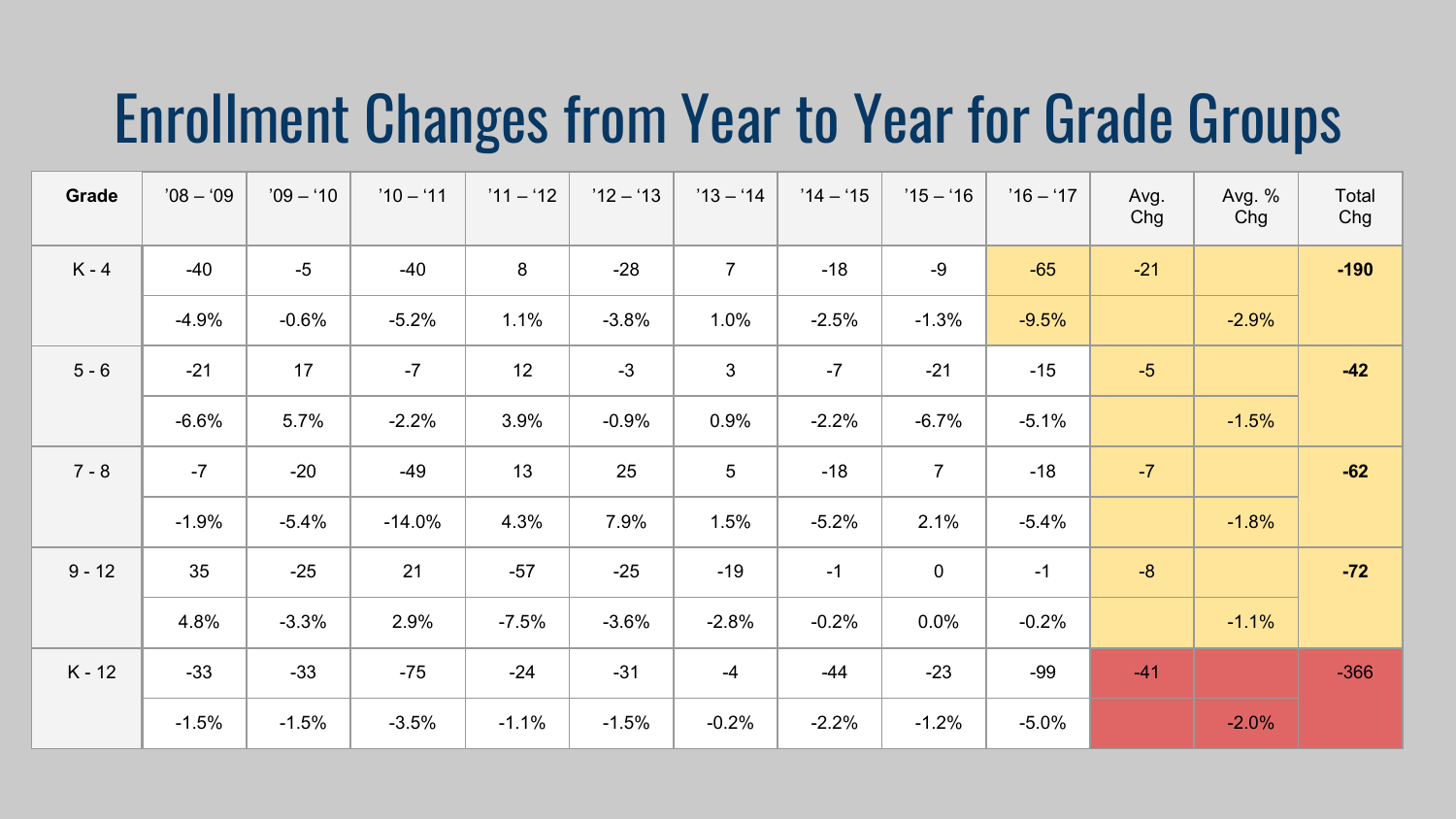# Enrollment Forecasts: Most Likely, High, and Low (defined)

Most likely forecast: residential and economic development remains as they are, births will continue at the current rates with only the usual variations and current educational programs will continue as they are for the next several years.

**High enrollment forecast:** changes in economic and residential development policy in Brown County will lead to an increase in available housing, births will surge to higher levels for several consecutive years, and unique or highly attractive educational innovations will increase a significant number of tuition transfer students. This is an "accelerated growth rate" scenario beyond the current conditions affecting school enrollment.

Low enrollment forecast: Residential and economic development and birth rates will slow even more than they are currently. This is a "slower growth" scenario.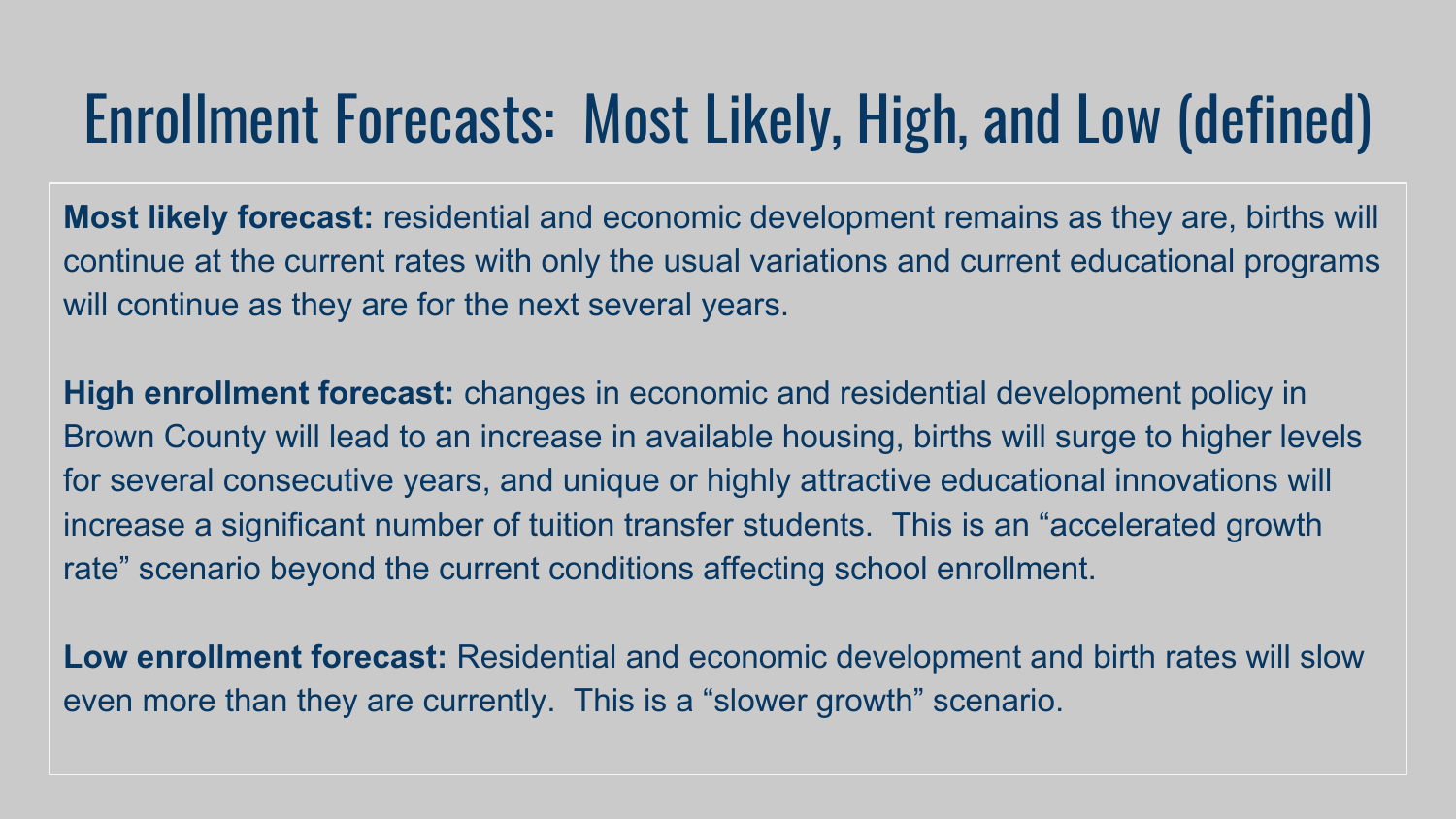# **Enrollment Forecast: High, Most Likely, and Low**

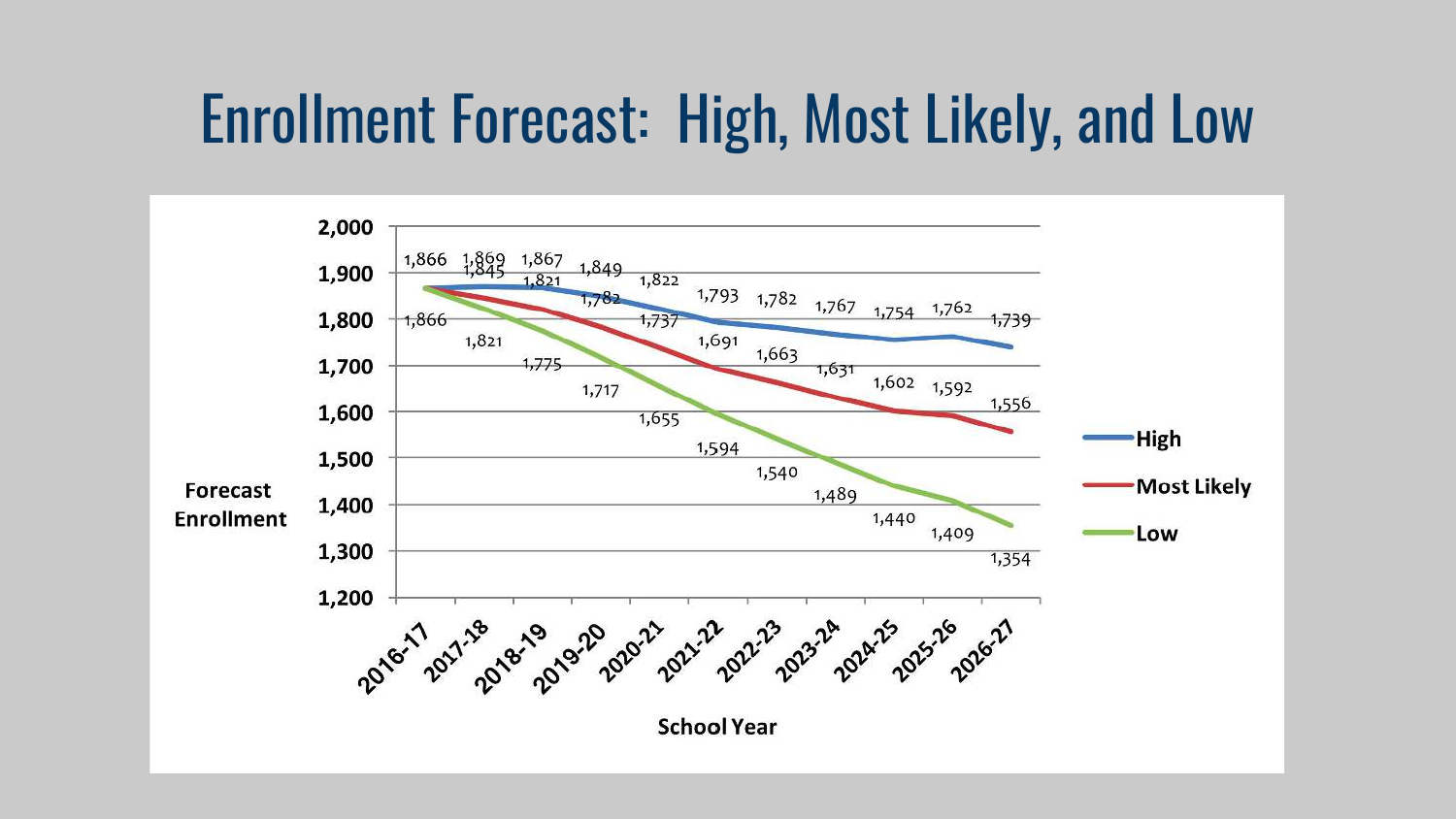# **Most Likely Enrollment Forecast by Grade Group**

|                        | $16 - 17$ | $'17 - 18$ | $'18 - 19$ | $'19 - '20$ | $'20 - '21$ | $'21 - '22$ | $'22 - '23$ | $'23 - 24$ | $'24 - 25$ | $'25 - '26$ | $'26 - '27$ |
|------------------------|-----------|------------|------------|-------------|-------------|-------------|-------------|------------|------------|-------------|-------------|
| $K - 4$                | 620       | 649        | 654        | 639         | 639         | 634         | 606         | 574        | 571        | 555         | 537         |
| $5 - 6$                | 278       | 250        | 249        | 261         | 244         | 241         | 262         | 283        | 251        | 229         | 237         |
| $7 - 8$                | 316       | 293        | 289        | 260         | 259         | 272         | 254         | 250        | 273        | 294         | 261         |
| $9 - 12$               | 652       | 654        | 628        | 623         | 596         | 545         | 540         | 524        | 507        | 514         | 521         |
| <b>Total</b><br>$K-12$ | 1,866     | 1,845      | 1,821      | 1,782       | 1,737       | 1,691       | 1,663       | 1,631      | 1,602      | 1,592       | 1,556       |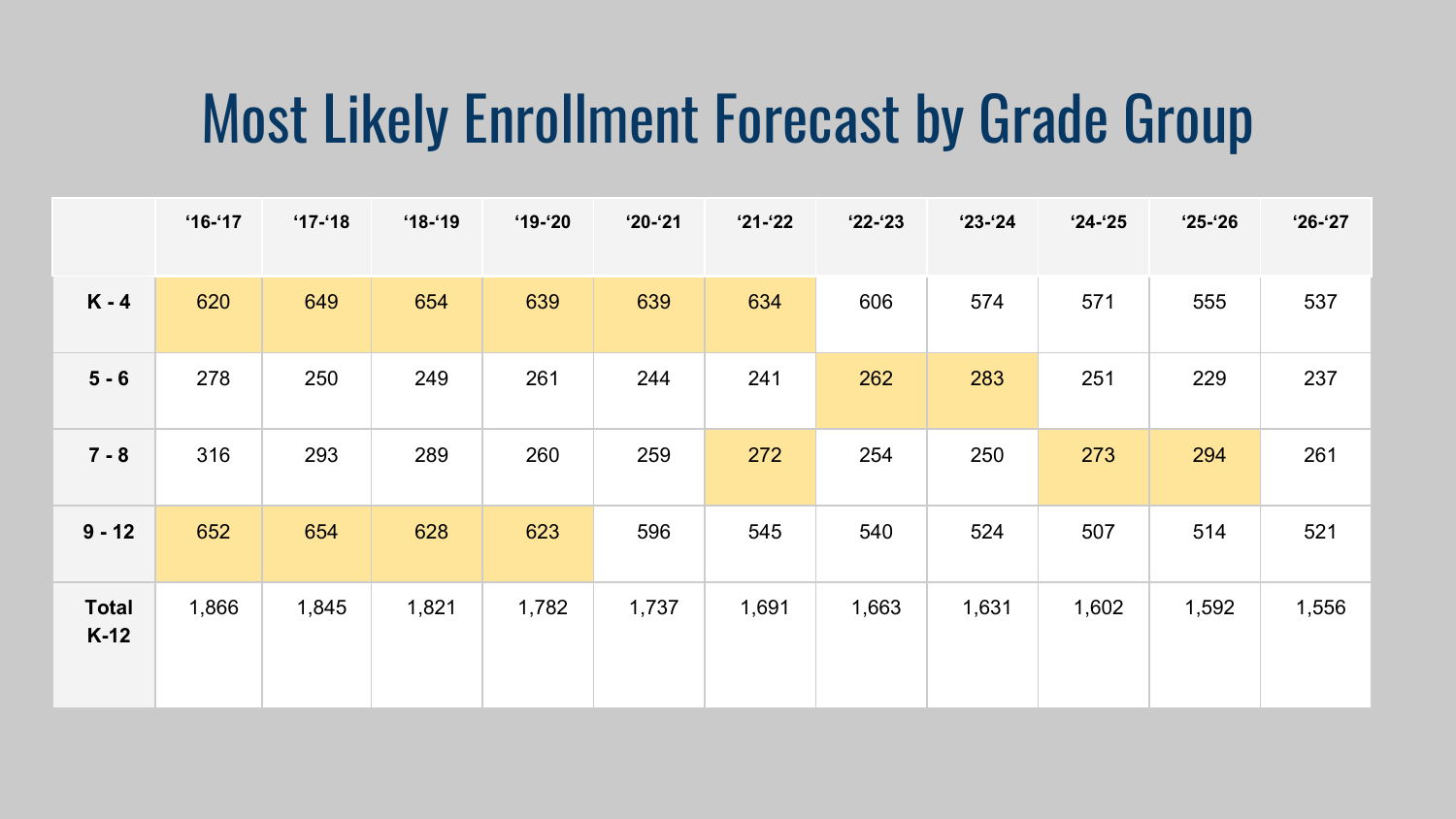# **Current Budget Conditions**

March 15, 2016 TOTAL TUITION SUPPORT PAYMENT (taken from the DOE 54) \$13,467,710.00

March 15, 2017 TOTAL TUITION SUPPORT PAYMENT (taken from the DOE 54) \$12,882,520.00

**DIFFERENCE:** 

 $(S585, 190)$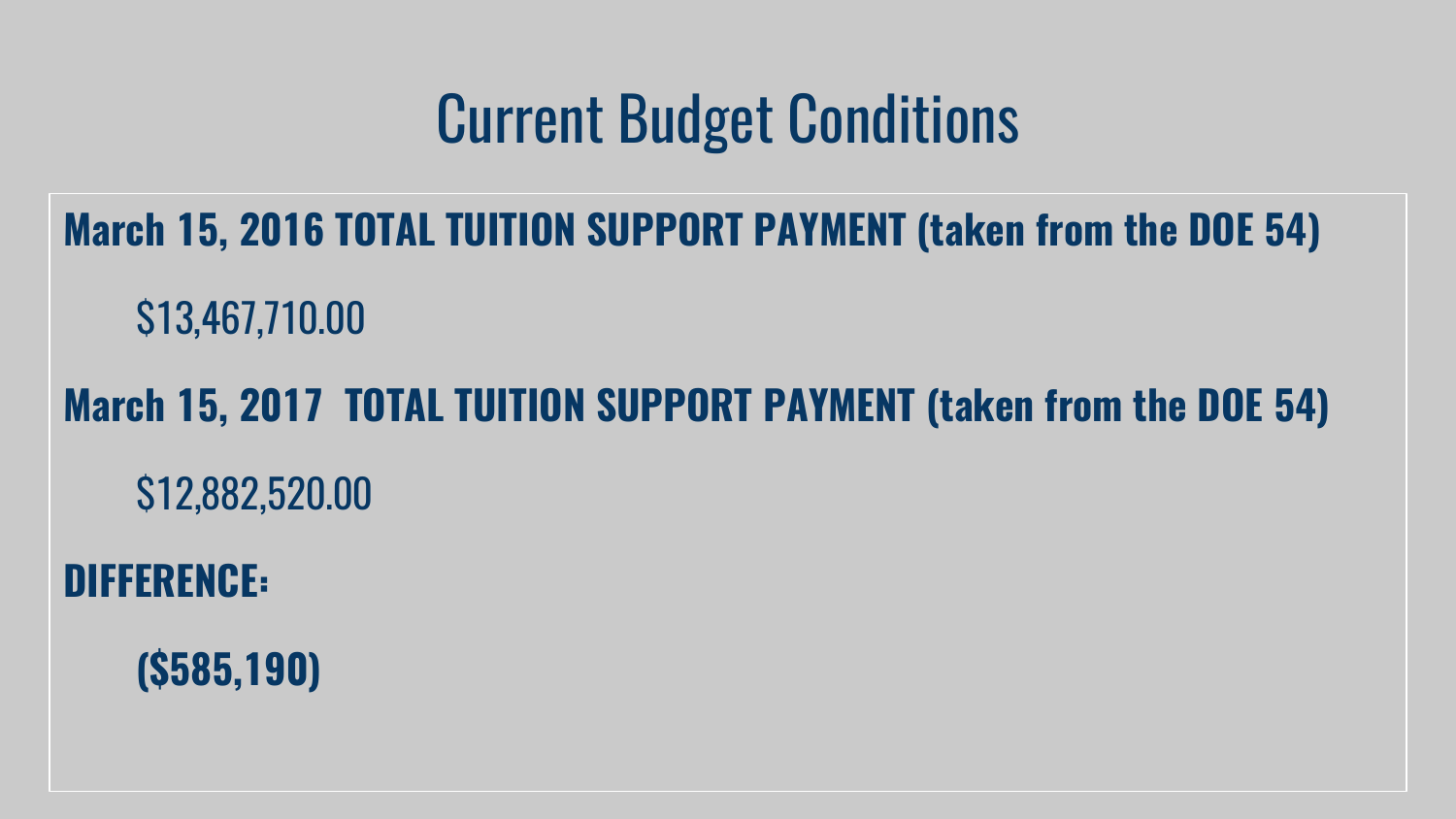# House and Senate LSA Runs (Forecasted)

#### **House LSA Run**

**FY 2017 Actual FY 2018 Estimated % FY 2019 Estimated %**  $$12,840,913$   $$12,419,642$   $$3.3\%$   $$12,149,794$   $$2.2\%$  $(S421,271)$  (\$269,848) **TOTAL: (\$691,119) for biennium** 

#### **Senate LSA Run**

**FY 2017 Actual FY 2018 Estimated % FY 2019 Estimated %**  $\$12.840.913$   $\$12.470.328$   $\$2.9\%$   $\$12.212.996$   $\$2.1\%$  $(S370,585)$   $(S257,332)$ **TOTAL: (\$627,917) for biennium**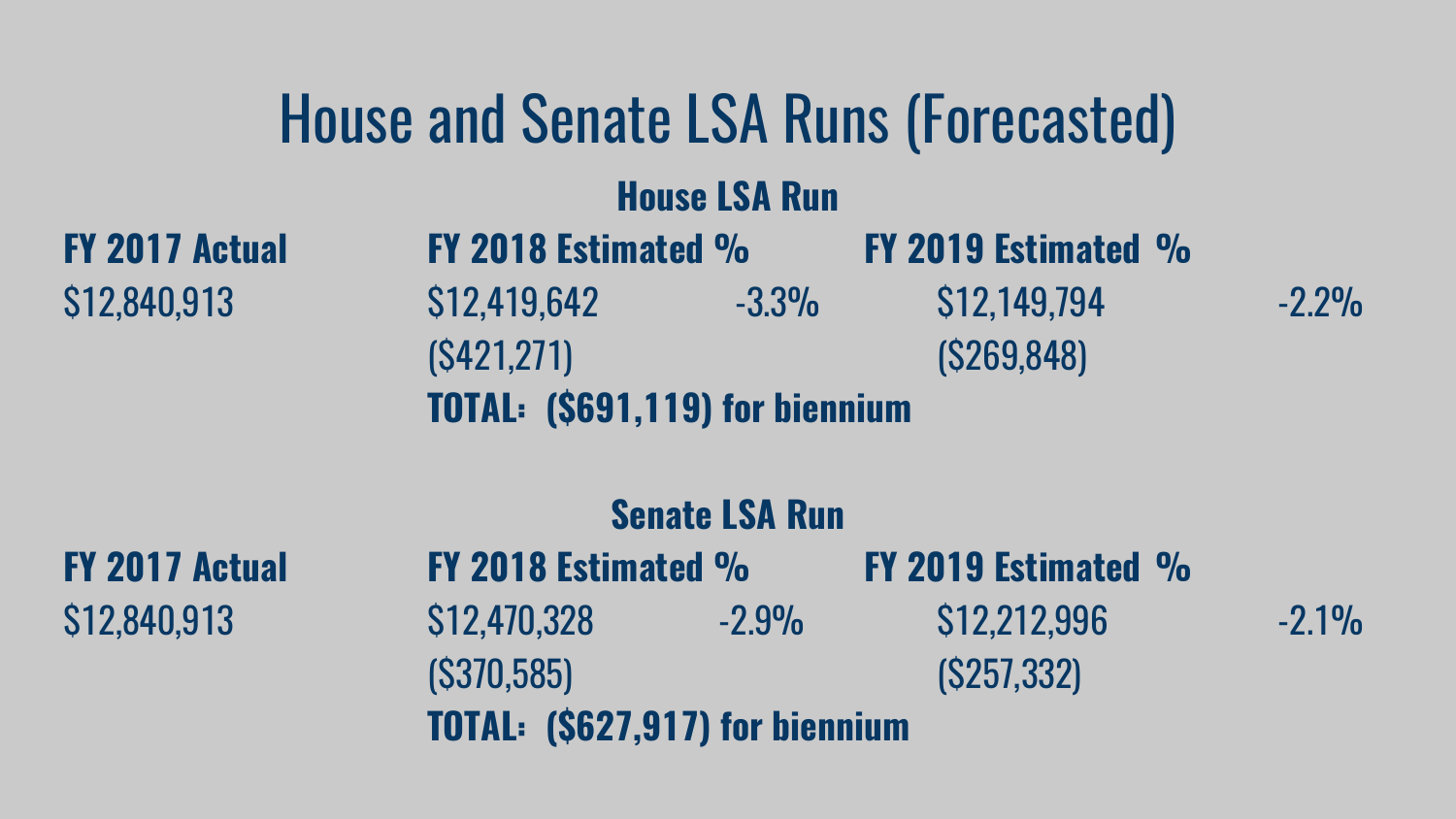# Long-Term Debt Realities

In this component we have contained to imprement eigencome captule and programmant **Brown County Schools has been able to implement significant capital and programmatic distribute debt over a determined period of time.** 

**We have reached a point where it is impossible to incur more debt while maintaining a steady tax rate.** 

**The last of the bond issuances holds a balance of nearly 3 million dollars. All other bond dollars have been expended. I took action to hold all bond expenditures so that the remaining dollars would be used to address significant HVAC issues across the district.** 

**As an example, the long term TOTAL debt for the district for the first payment of 2017 was \$1,456,878. The second payment for 2017 will be \$1,906,703. The first payment of 2018 will be \$2,048,319.**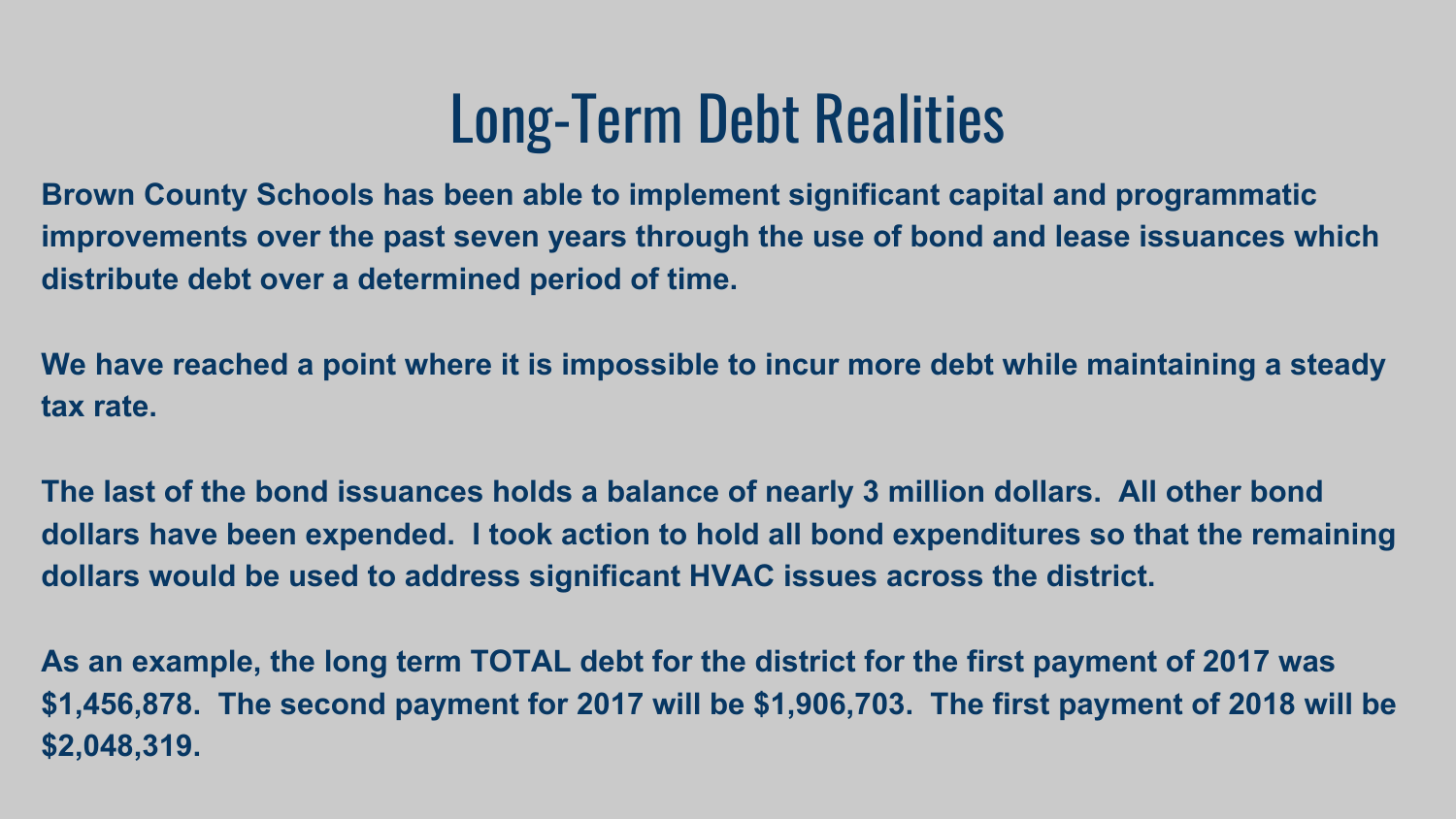# Additions to the General Fund

Summer of 2017

- Special Education teacher added at BCJHS
- Kindergarten teacher added at SES

#### School Year 2017-2018

- **Raises for Certified Staff**
- **Raises for Non-Certified Staff**
- Coaching Positions Added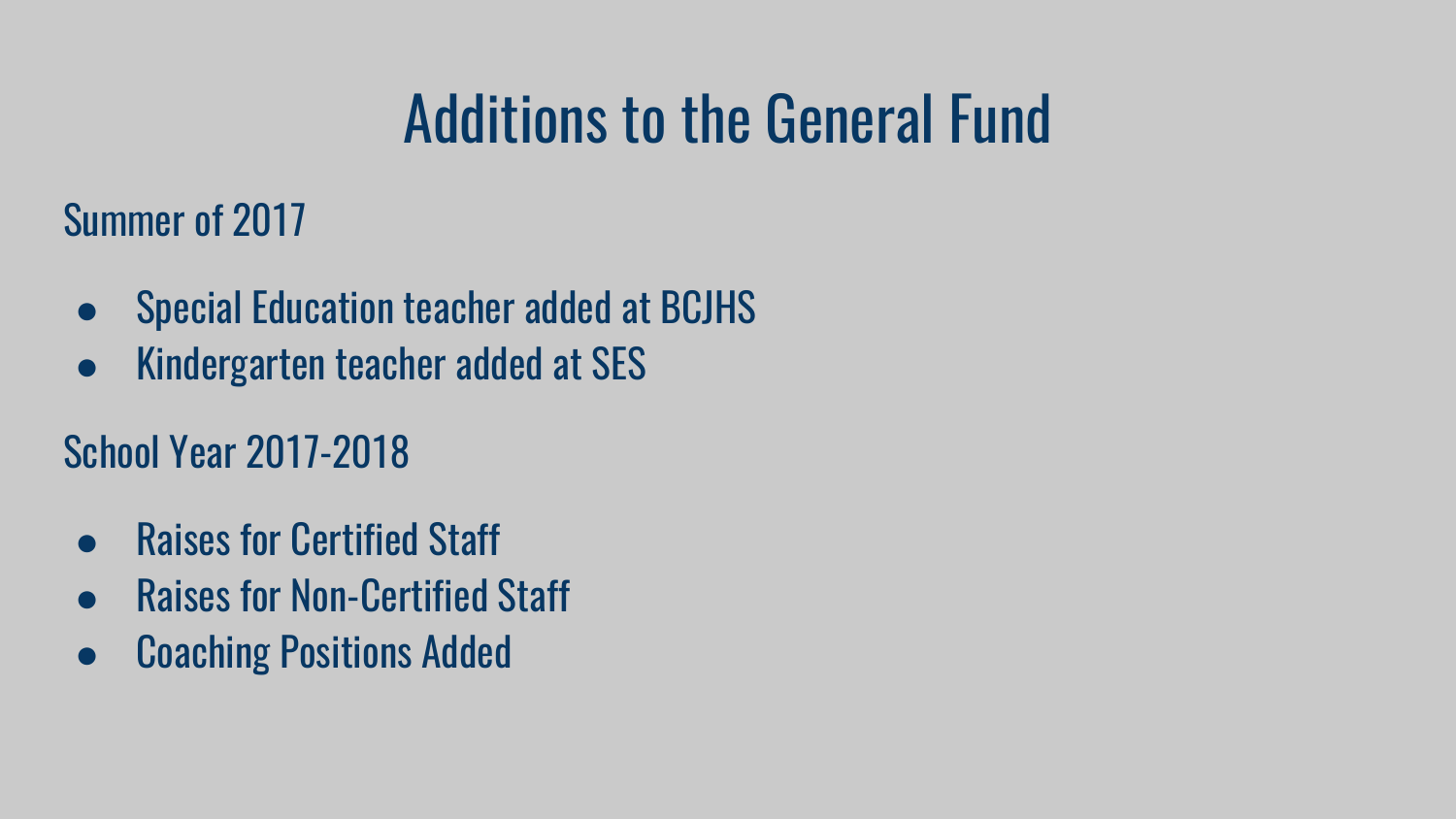With a shrinking enrollment that has been evidenced over time, Brown County Schools has continued to add teachers and staff. We need to make modifications to our budget so that our expenditures match our revenue.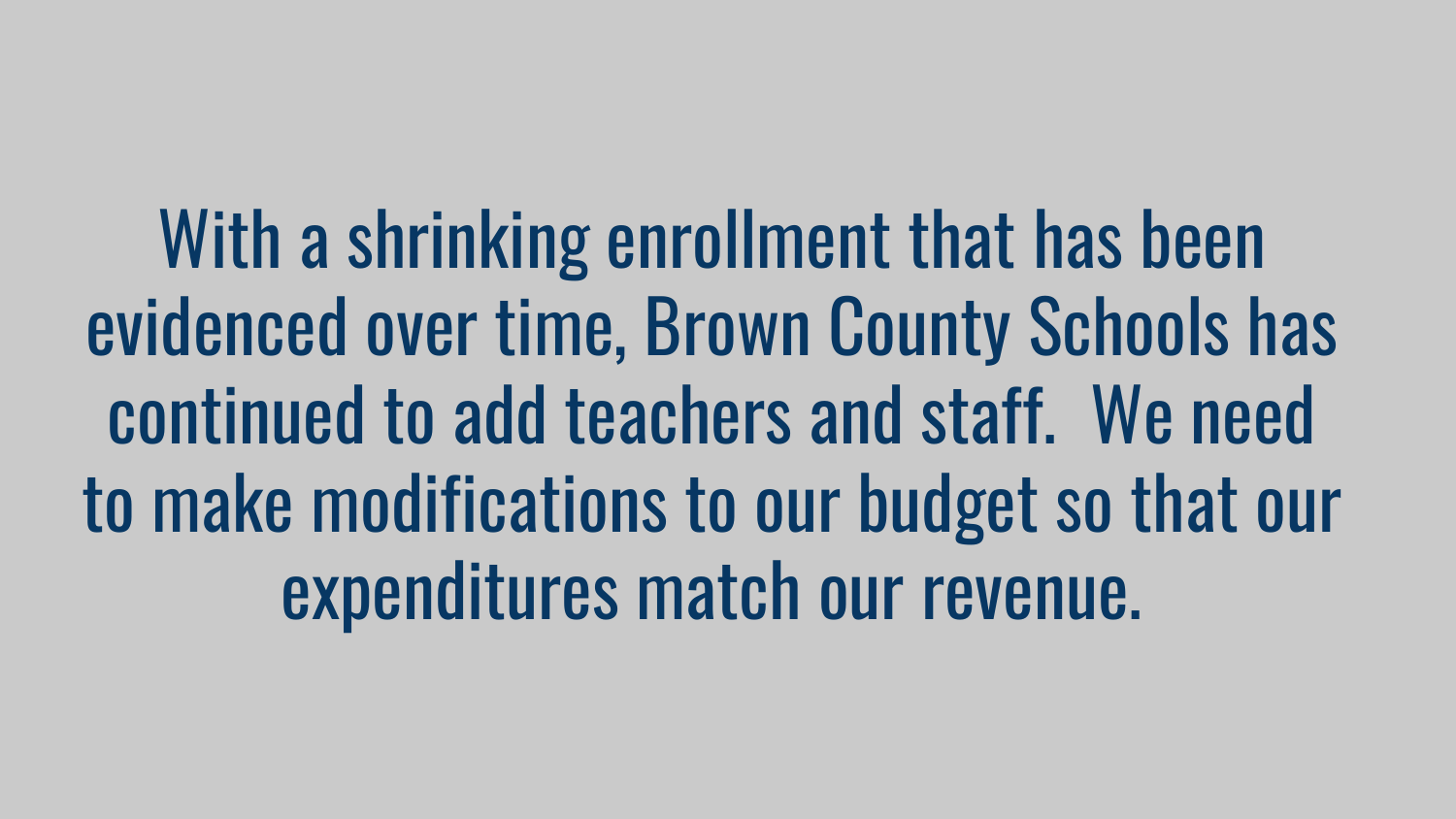Reduce the number of paraprofessionals across the district. Since the number of students we are serving continues to trend down, the number of paraprofessionals employed in the district needs to come into alignment with this reality.

**Downsize 8.5 Positions** 

Cost Savings: \$212,500 (assumption of \$25,000 per paraprofessional)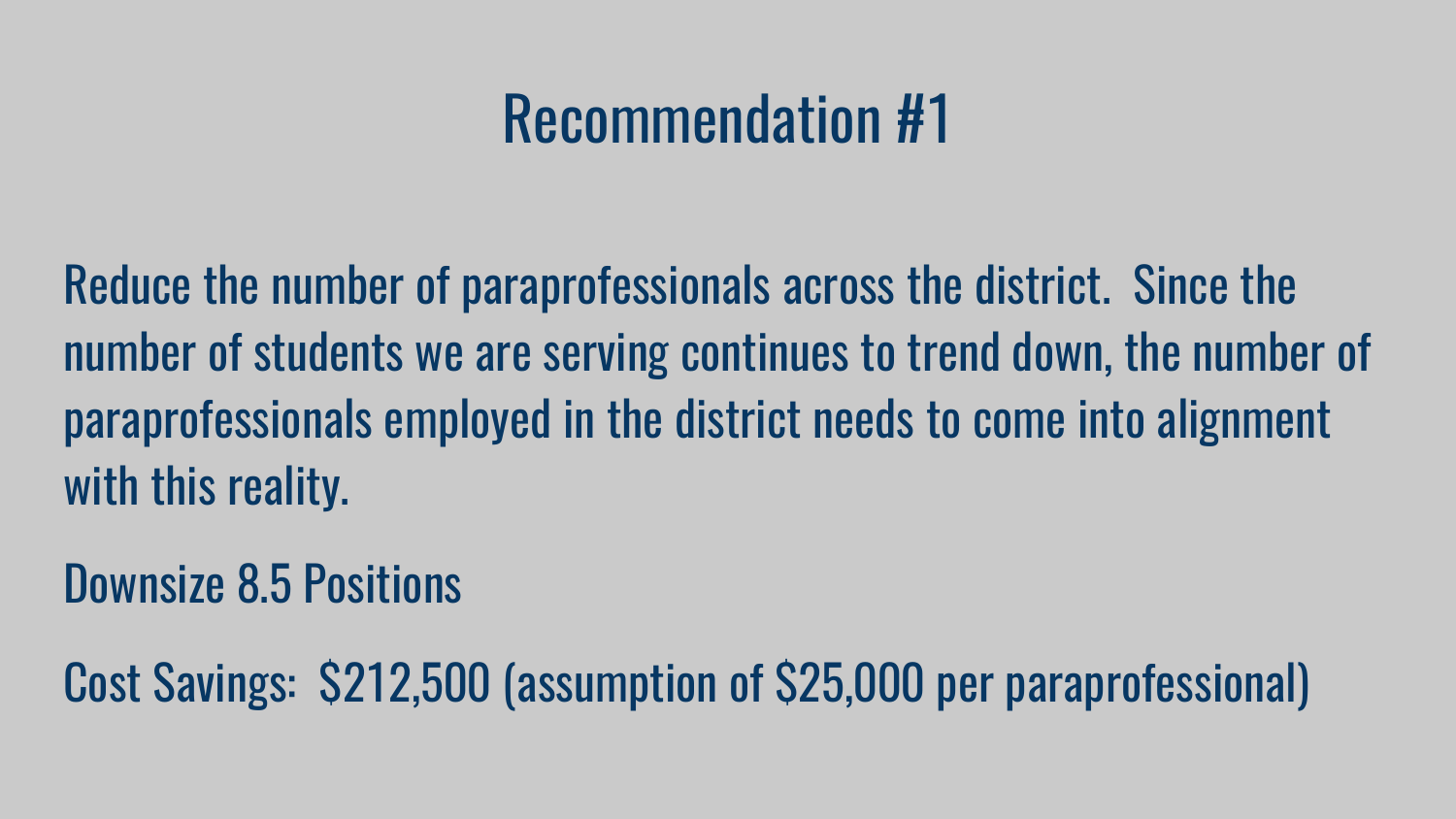#### Current Number of Paraprofessionals/Proposed Number of Paraprofessionals

| <b>Helmsburg Elementary</b><br><b>School</b>                   | 10   | 8               |
|----------------------------------------------------------------|------|-----------------|
| <b>Sprunica Elementary</b><br><b>School</b>                    | 11   | 9               |
| <b>Van Buren Elementary</b><br><b>School</b>                   | 8    | $6\phantom{1}6$ |
| <b>Brown County Intermediate</b><br><b>School (mod/severe)</b> | 10   | 8               |
| <b>Brown County Junior High</b><br><b>School</b>               | 5    | 5               |
| <b>Brown County High School</b><br>(mod/severe)                | 8.5  | 8               |
| <b>TOTAL</b>                                                   | 52.5 | 44              |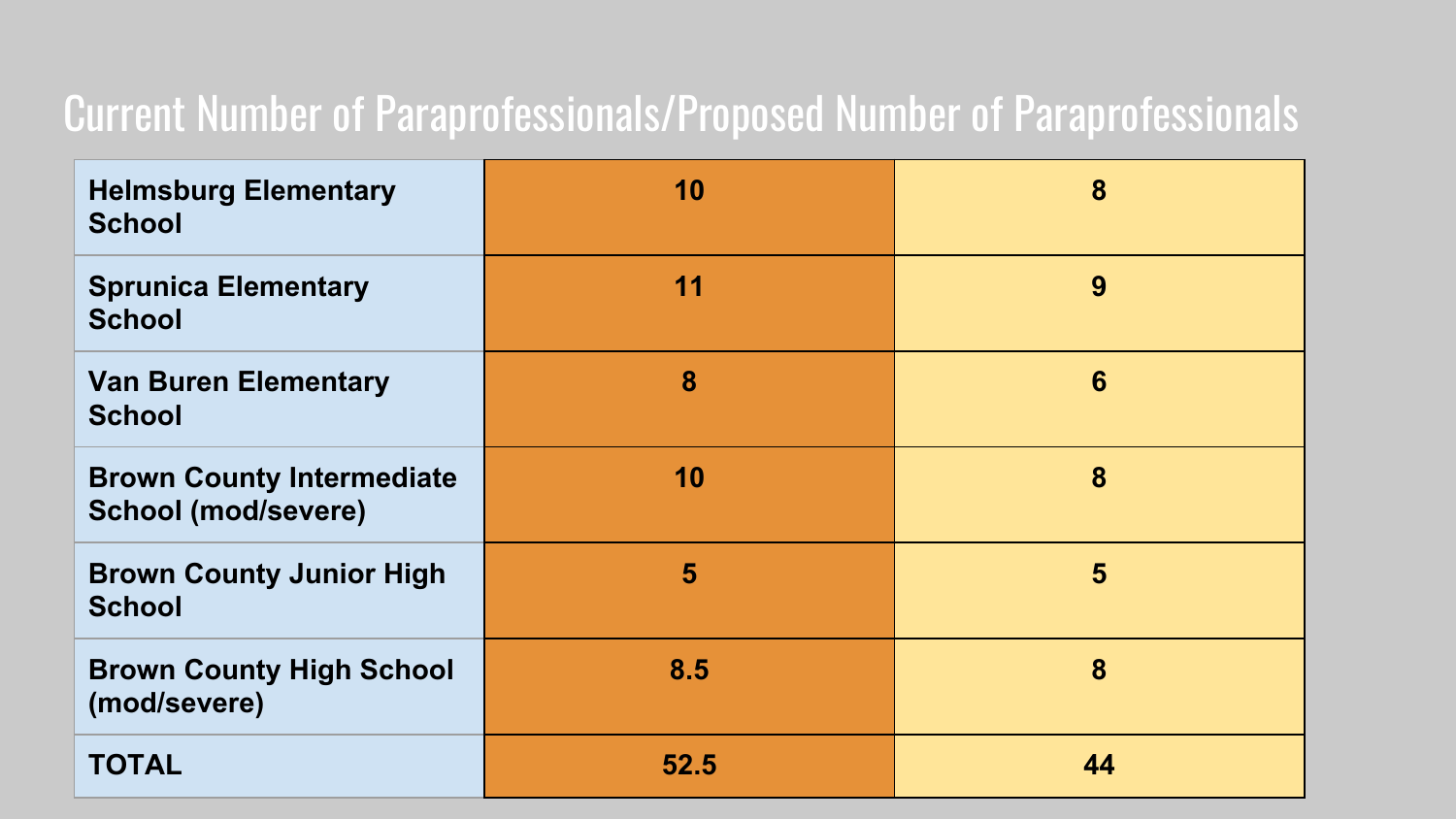**Brown County Schools currently employs 3.5 Speech Language** Pathologists. The .5 position is currently open. The district will not fill the .5 position and will cover caseloads with a proportionate distribution of services with the 3 SLP's currently employed.

**Cost Savings: \$22,500**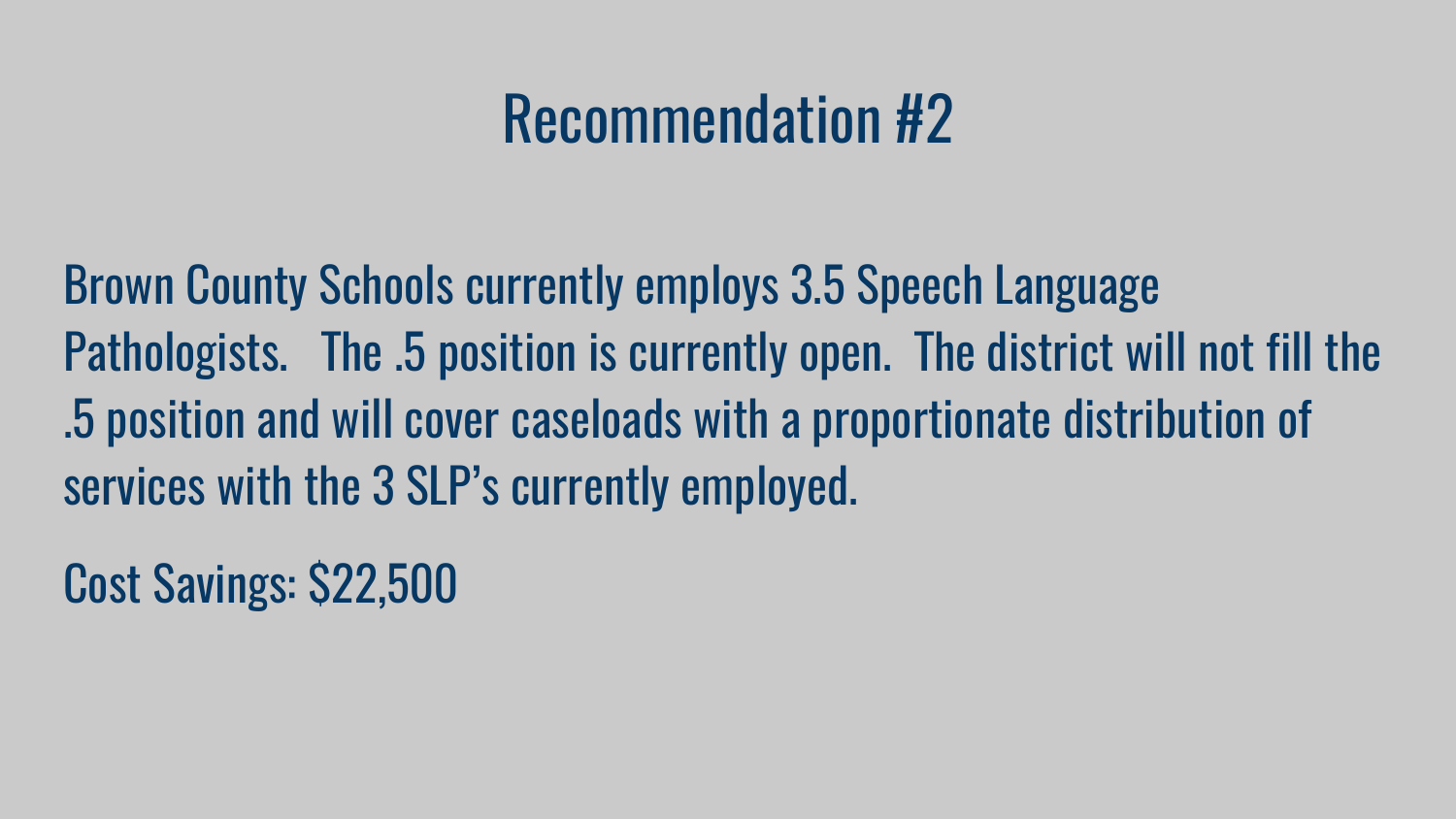A special education teacher will not be replaced who is currently serving with an Emergency Permit. This teacher was serving in the role of an Instructional Assistant at BCIS. This position will not be filled.

**Cost Savings: \$50,290**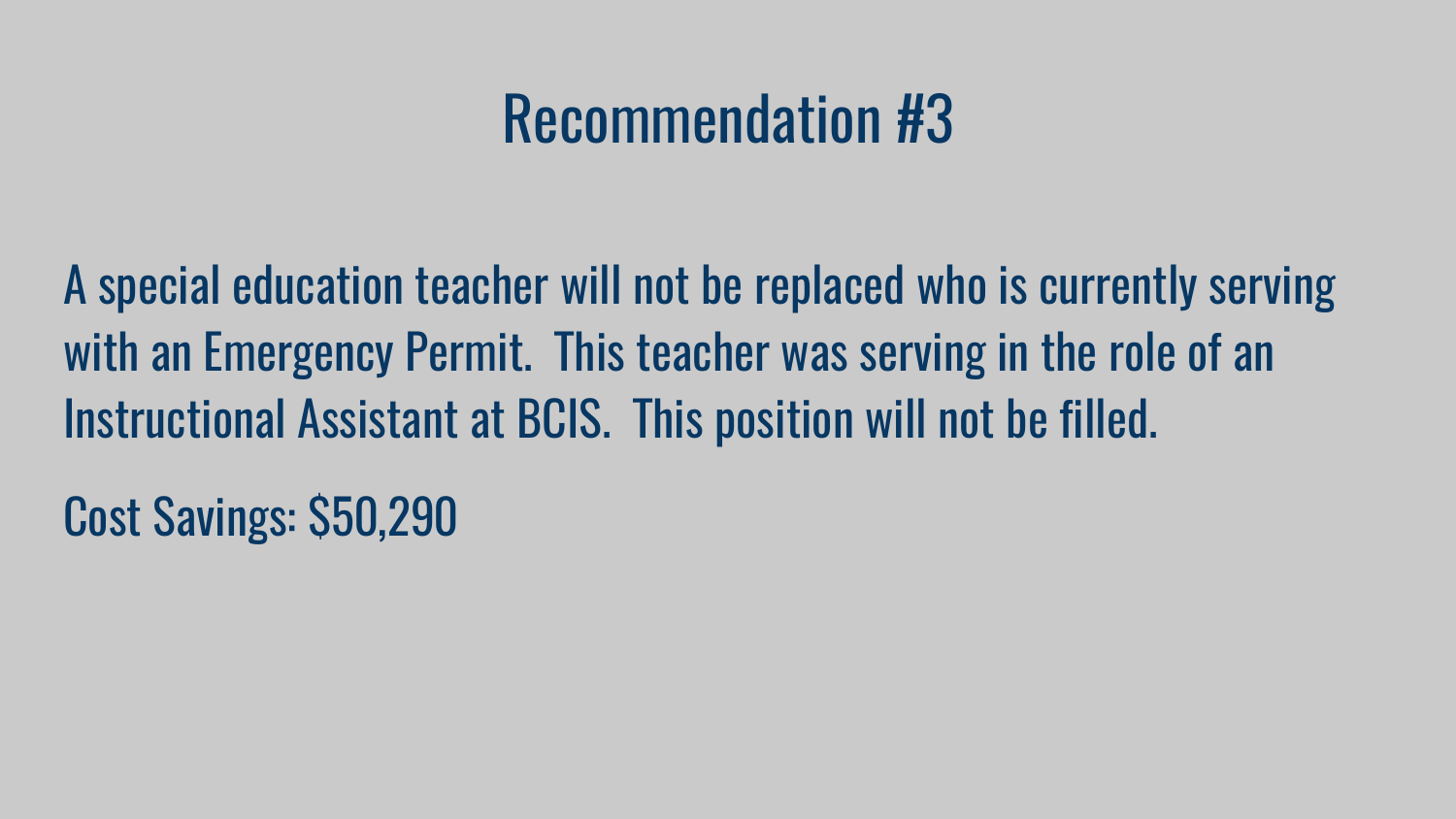The Alternative to Homebound Program at the CRC will be discontinued and the Alternative to Homebound Teacher position will be eliminated. The Instructional Assistant who currently serves in this program will be reassigned.

Cost Savings: \$58,000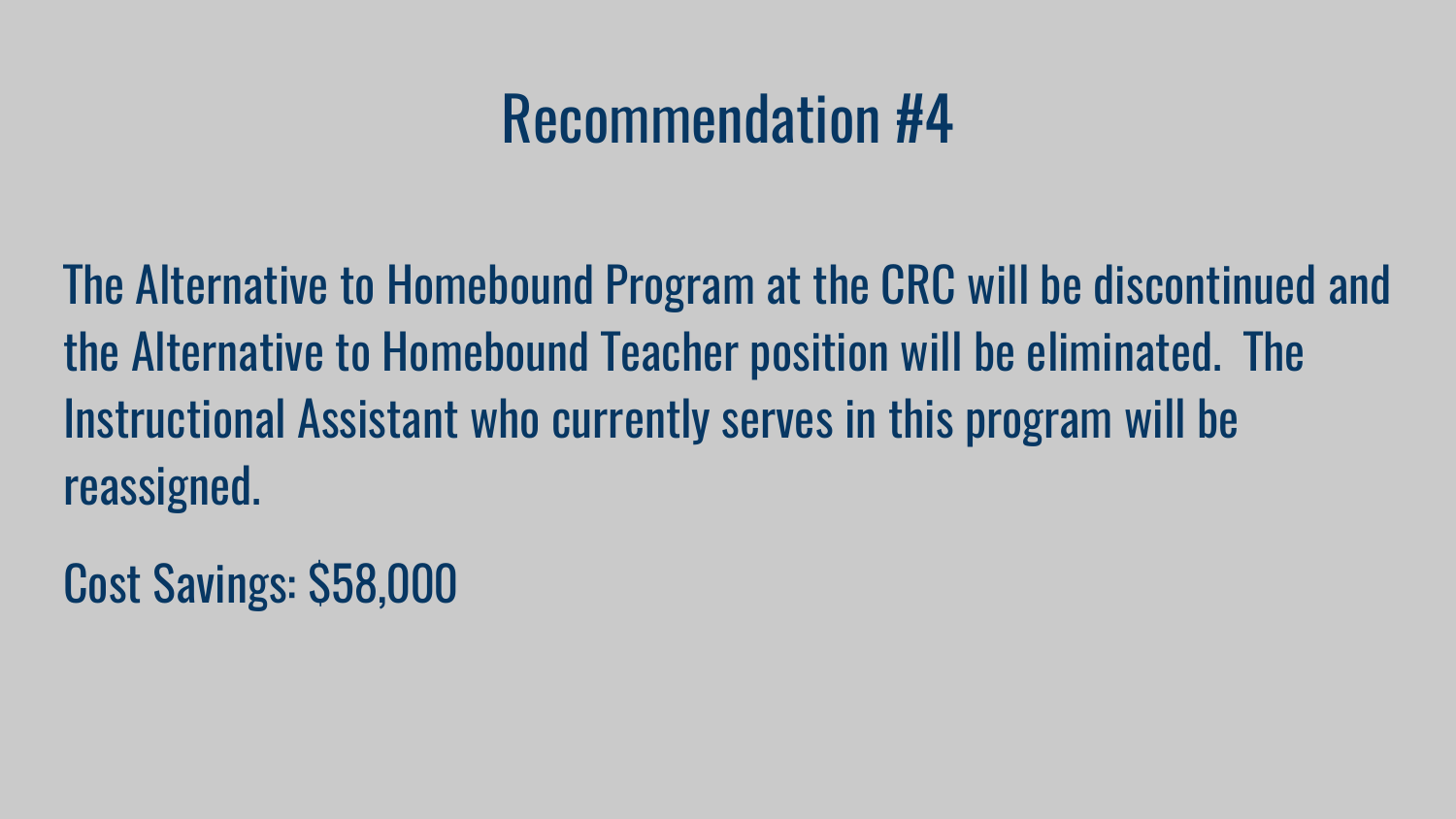A Special Education Teacher at BCIS will not be returning for school year 2017-2018. This position will not be filled.

Cost Savings: \$45,188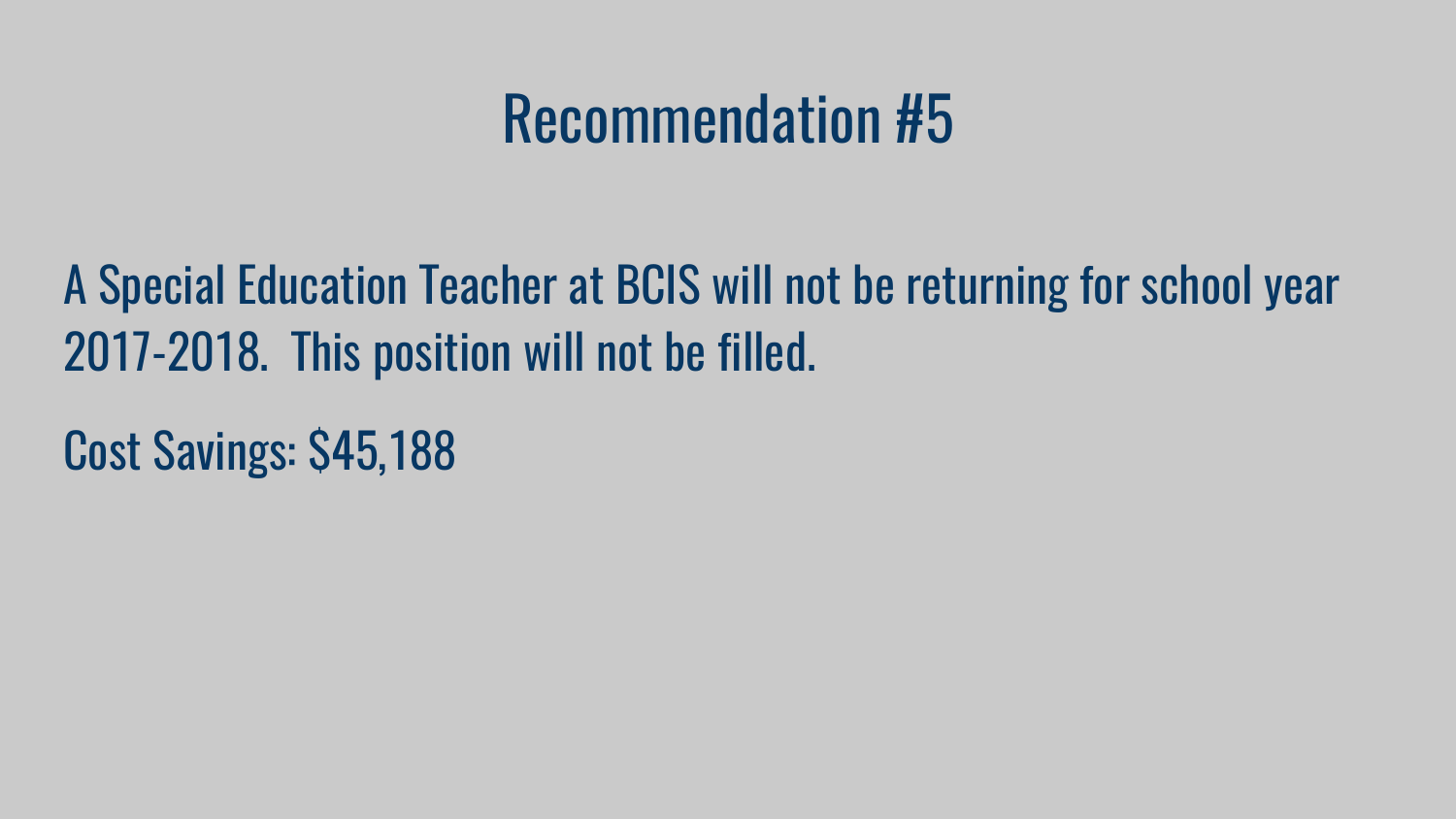A Classroom Teacher at VBES will not be returning for School Year 2017-2018. There is a very small Grade 1 for the 2017-2018 School Year. The grade level will be reduced to one classroom teacher.

**Cost Savings: \$44,000**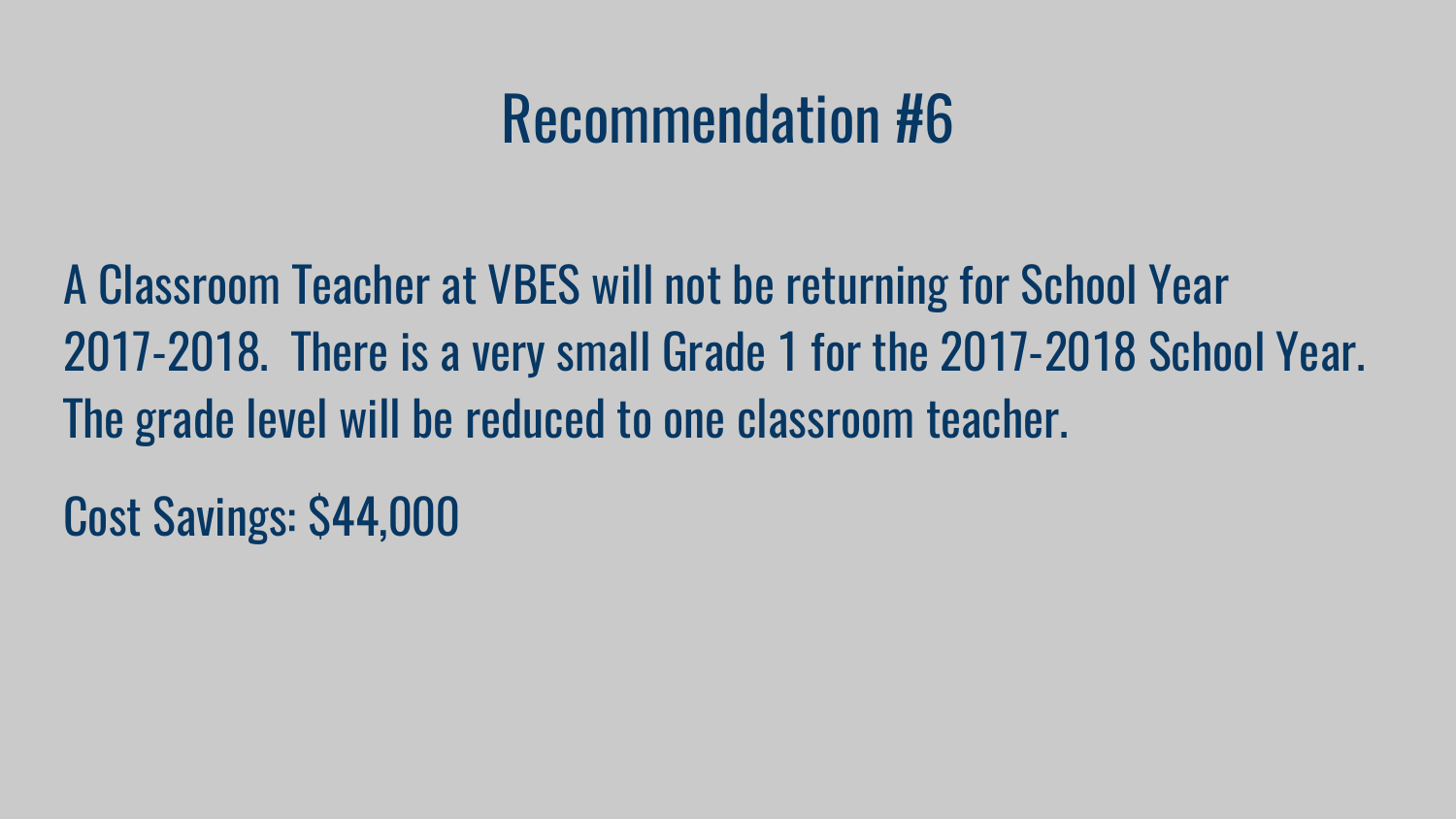#### Van Buren Elementary School Enrollment Comparison with Class Size Forecast

| <b>Grade Level</b>      | 2016-2017 | 2017-2018 | <b>Class Size</b> | # of Teachers  |
|-------------------------|-----------|-----------|-------------------|----------------|
| <b>P1</b>               | 1         |           |                   |                |
| <b>P2</b>               | 13        | 1         |                   |                |
| <b>P3</b>               | 23        | 13        |                   |                |
| K                       | 28        | 23        | $11.5$            | 2(?)           |
| 1                       | 40        | 28        | 28                | 1              |
| $\overline{2}$          | 35        | 40        | 20                | 2              |
| $\mathbf{3}$            | 42        | 35        | 17.5              | $\overline{2}$ |
| $\overline{\mathbf{4}}$ | 35        | 42        | 21                | $\overline{2}$ |
| <b>TOTAL</b>            | 180       | 168       | Down 12           |                |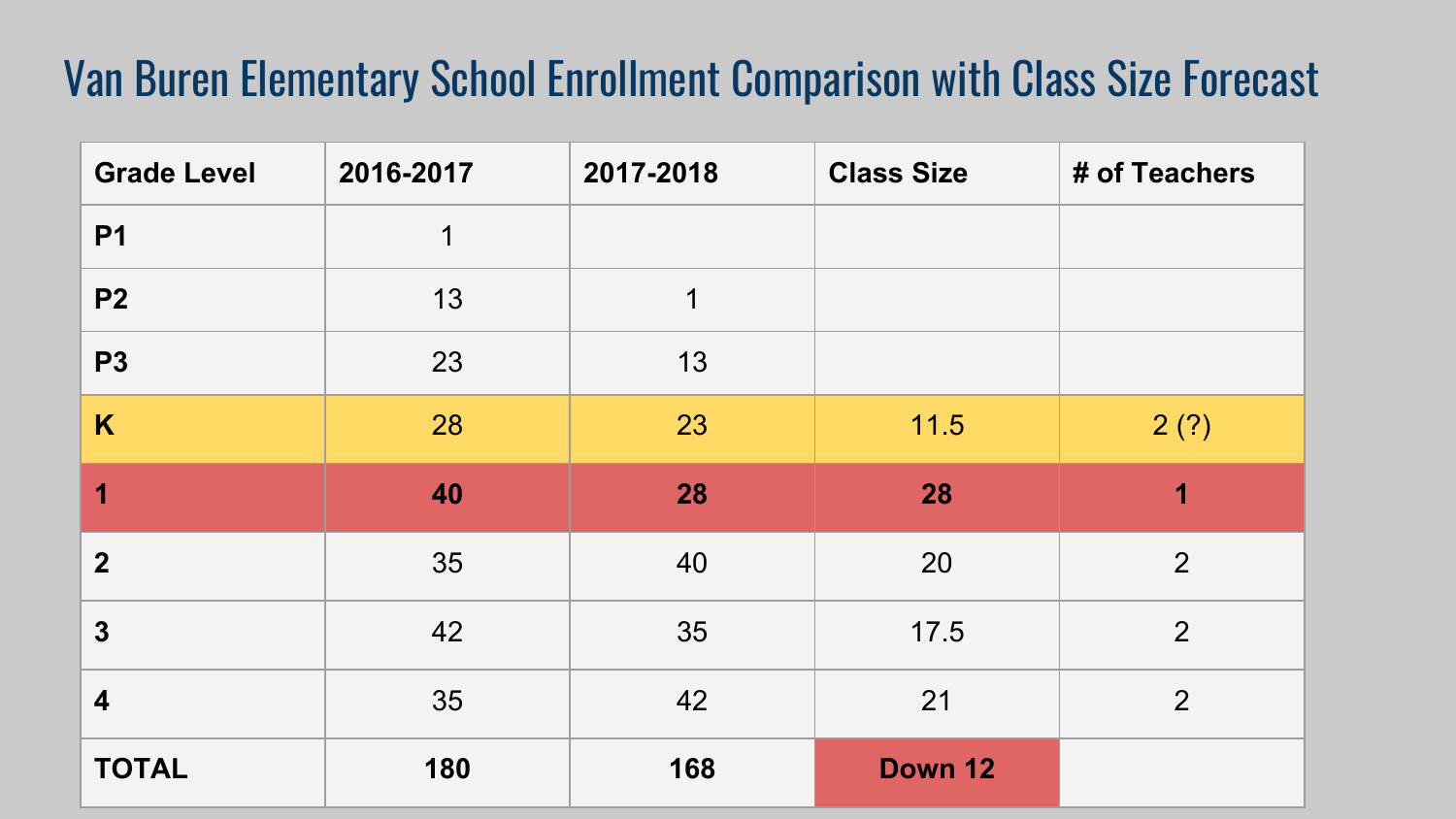#### **Sprunica Elementary School Enrollment Comparison with Class Size Forecast**

| <b>Grade Level</b> | 2016-2017   | 2017-2018      | <b>Class Size</b> | # of Teachers  |
|--------------------|-------------|----------------|-------------------|----------------|
| P <sub>1</sub>     | $\mathbf 0$ |                |                   |                |
| <b>P2</b>          | 25          | $\overline{0}$ |                   |                |
| <b>P3</b>          | 28          | 25             |                   |                |
| K                  | 57          | 28             | 14                | $\overline{2}$ |
| 1                  | 46          | 57             | 19                | 3              |
| $\overline{2}$     | 46          | 46             | 23                | $\overline{2}$ |
| $\mathbf{3}$       | 63          | 46             | 23                | $\overline{2}$ |
| 4                  | 44          | 63             | 21                | 3              |
| <b>TOTAL</b>       | 256         | 240            | Down 16           |                |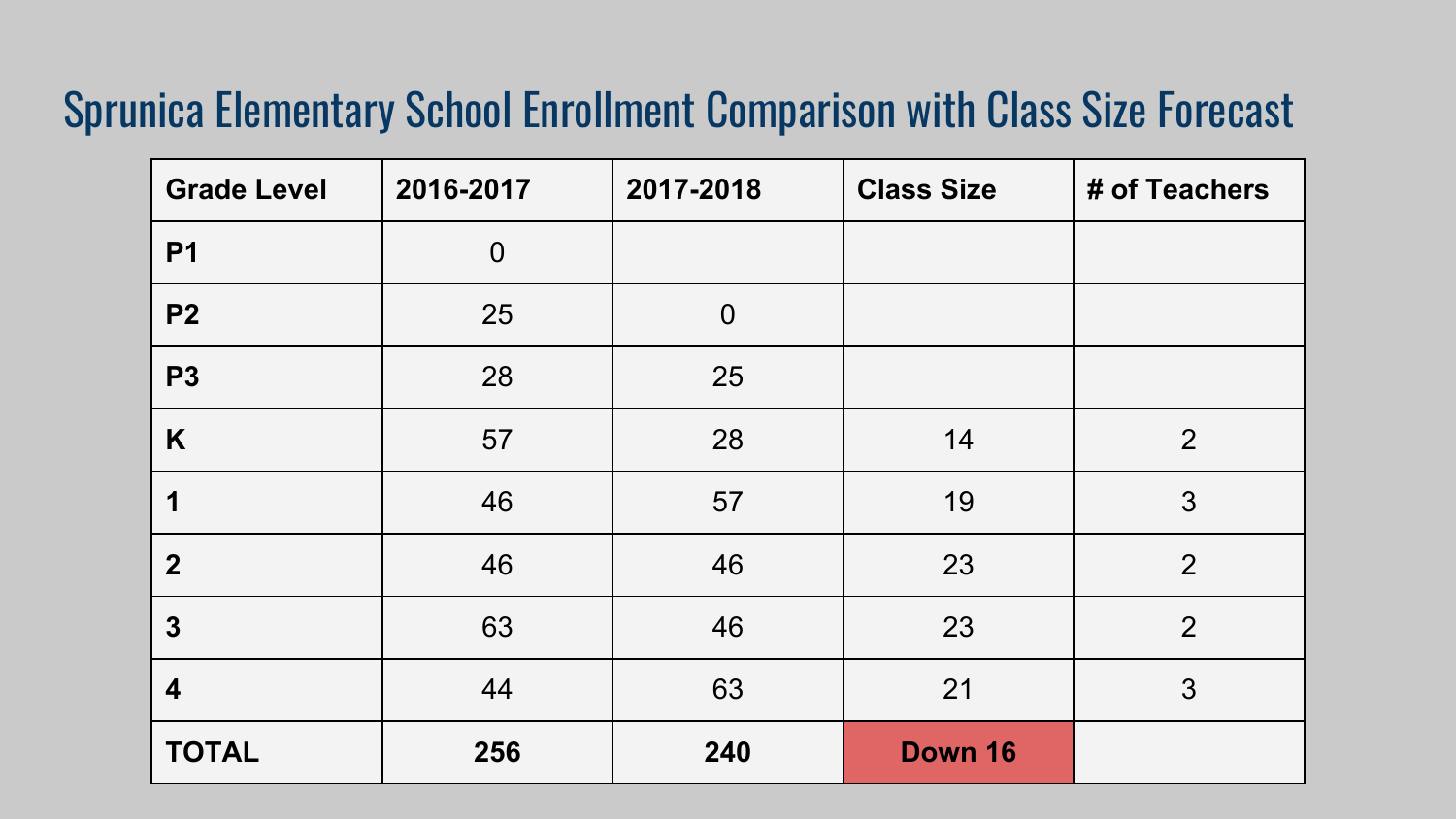#### Helmsburg Elementary School Enrollment Comparison with Class Size Forecast

| <b>Grade Level</b>      | 2016-2017      | 2017-2018      | <b>Class Size</b> | # of Teachers  |
|-------------------------|----------------|----------------|-------------------|----------------|
| <b>P1</b>               | $\overline{2}$ |                |                   |                |
| <b>P2</b>               | 15             | $\overline{2}$ |                   |                |
| <b>P3</b>               | 30             | 15             |                   |                |
| K                       | 35             | 30             | 15                | 2              |
| 1                       | 38             | 35             | 17.5              | 2              |
| $\boldsymbol{2}$        | 52             | 38             | 19                | $\overline{2}$ |
| $\mathbf{3}$            | 38             | 52             | 26                | $\overline{2}$ |
| $\overline{\mathbf{4}}$ | 40             | 38             | 19                | $\overline{2}$ |
| <b>TOTAL</b>            | 203            | 193            | Down 10           |                |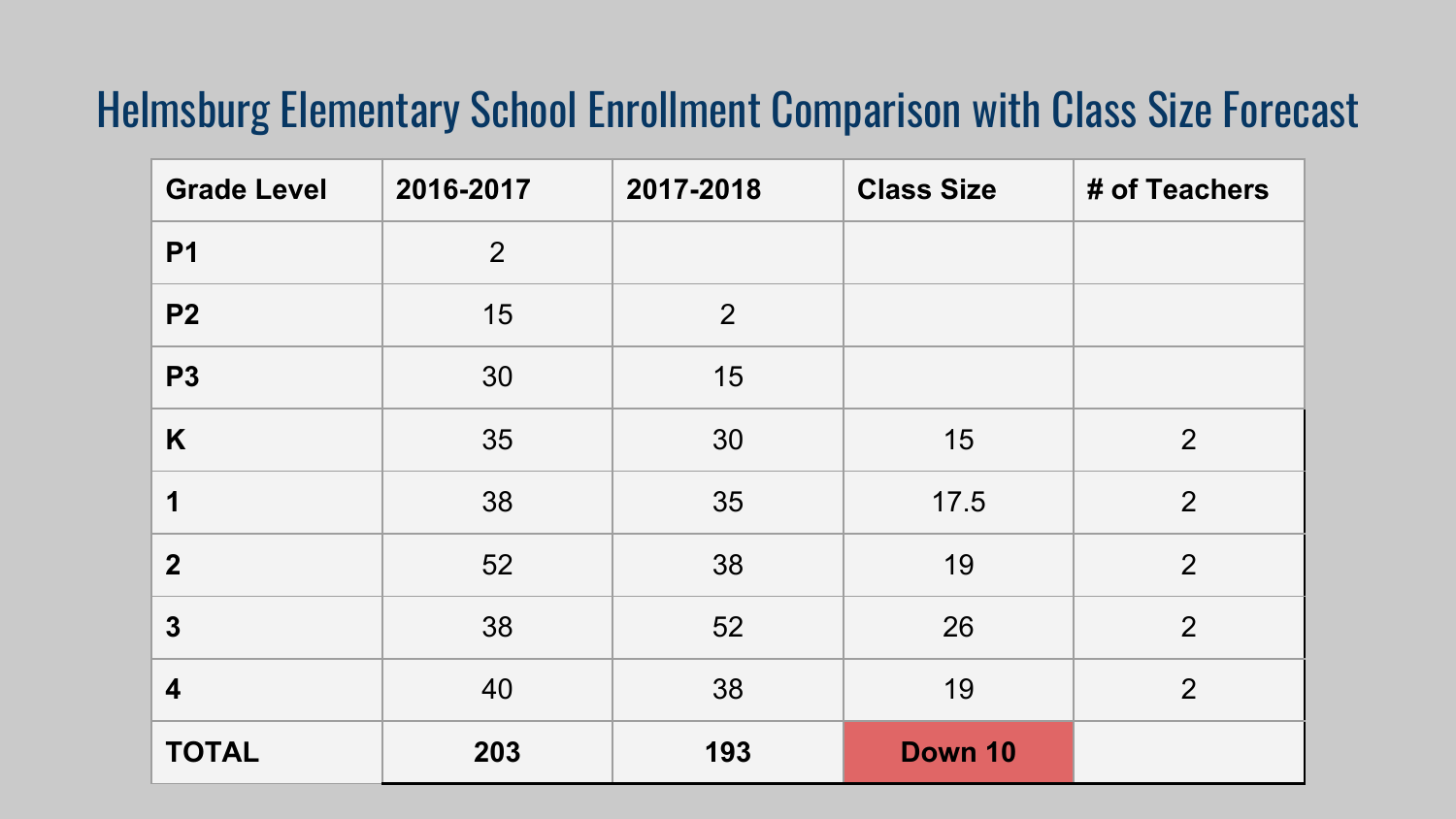#### Brown County Intermediate School Enrollment Comparison with Class Size Forecast

| <b>Grade Level</b> | 2016-2017      | 2017-2018 | <b>Class Size #</b> | # of Teachers |
|--------------------|----------------|-----------|---------------------|---------------|
| Grade 5            | 142            | 119       | 20                  | 6 (homeroom)  |
| Grade 6            | 137            | 142       | 24                  | 6 (homeroom)  |
| Grades 5-6         | 279            | 261       | Down 18             |               |
| <b>Mod/Severe</b>  | $\overline{4}$ | 4         |                     |               |
| <b>TOTAL</b>       | 283            | 265       |                     |               |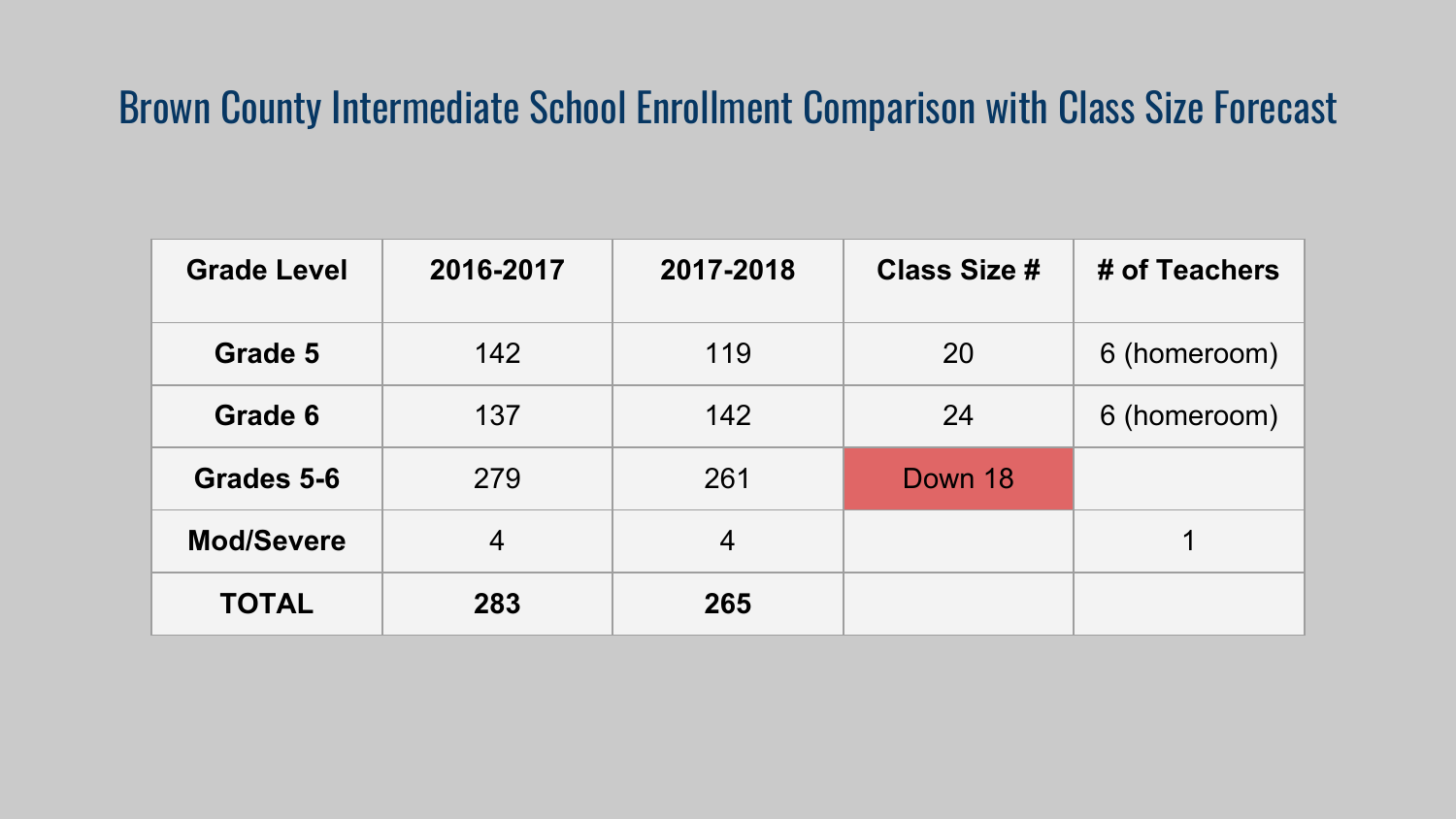#### Brown County Junior High School Enrollment Comparison with Class Size Forecast

| <b>Grade Level</b> | 2016-2017 | 2017-2018 |         |
|--------------------|-----------|-----------|---------|
| Grade 7            | 146       | 137       |         |
| Grade 8            | 170       | 146       |         |
| <b>TOTAL</b>       | 316       | 283       | Down 33 |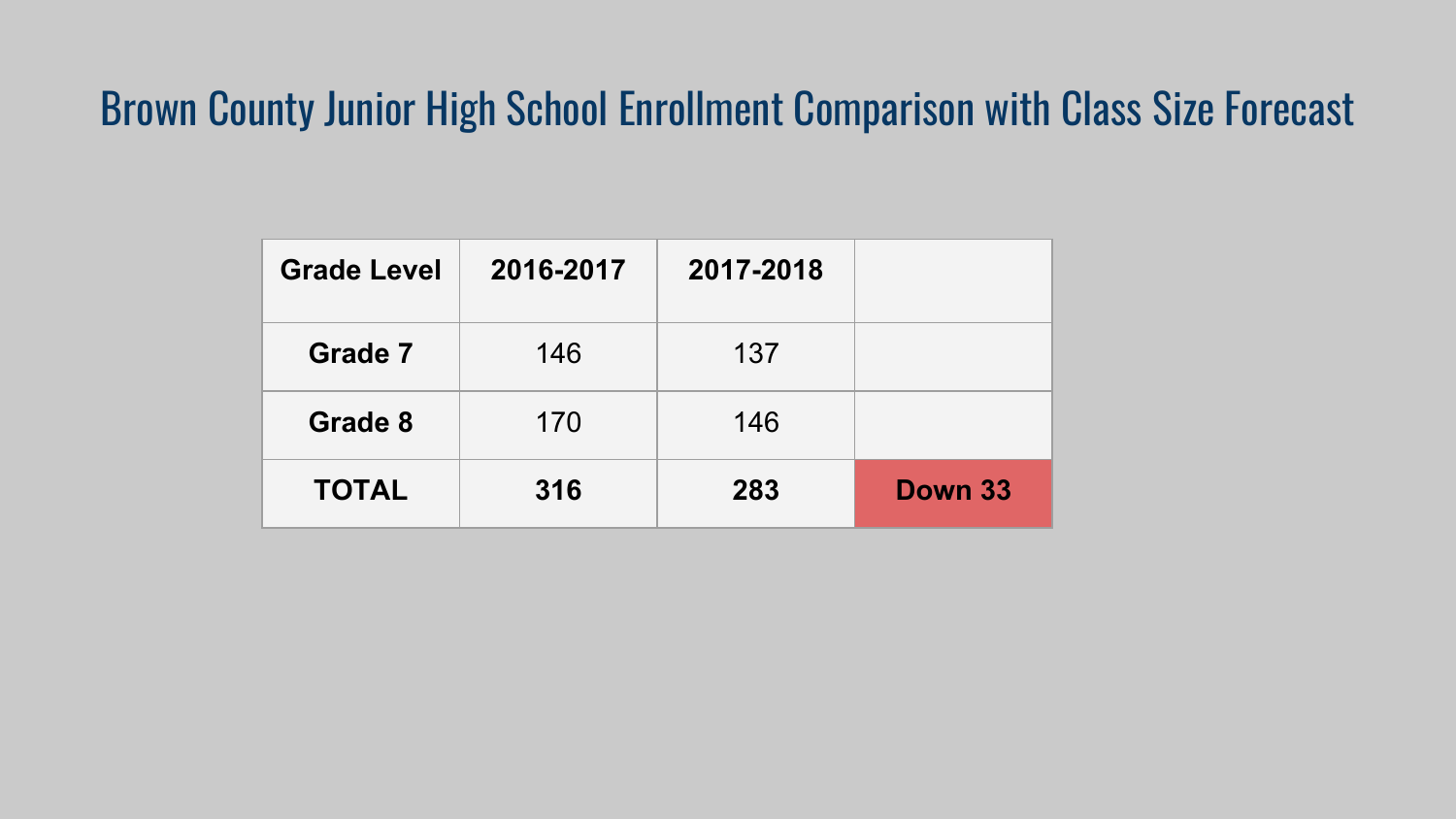#### Brown County High School Enrollment Comparison with Class Size Forecast

| <b>Grade Level</b> | 2016-2017 | 2017-2018 |       |
|--------------------|-----------|-----------|-------|
| Grade 9            | 175       | 170       |       |
| Grade 10           | 152       | 175       |       |
| Grade 11           | 163       | 152       |       |
| Grade 12           | 140       | 163       |       |
| <b>TOTAL</b>       | 630       | 660       | Up 30 |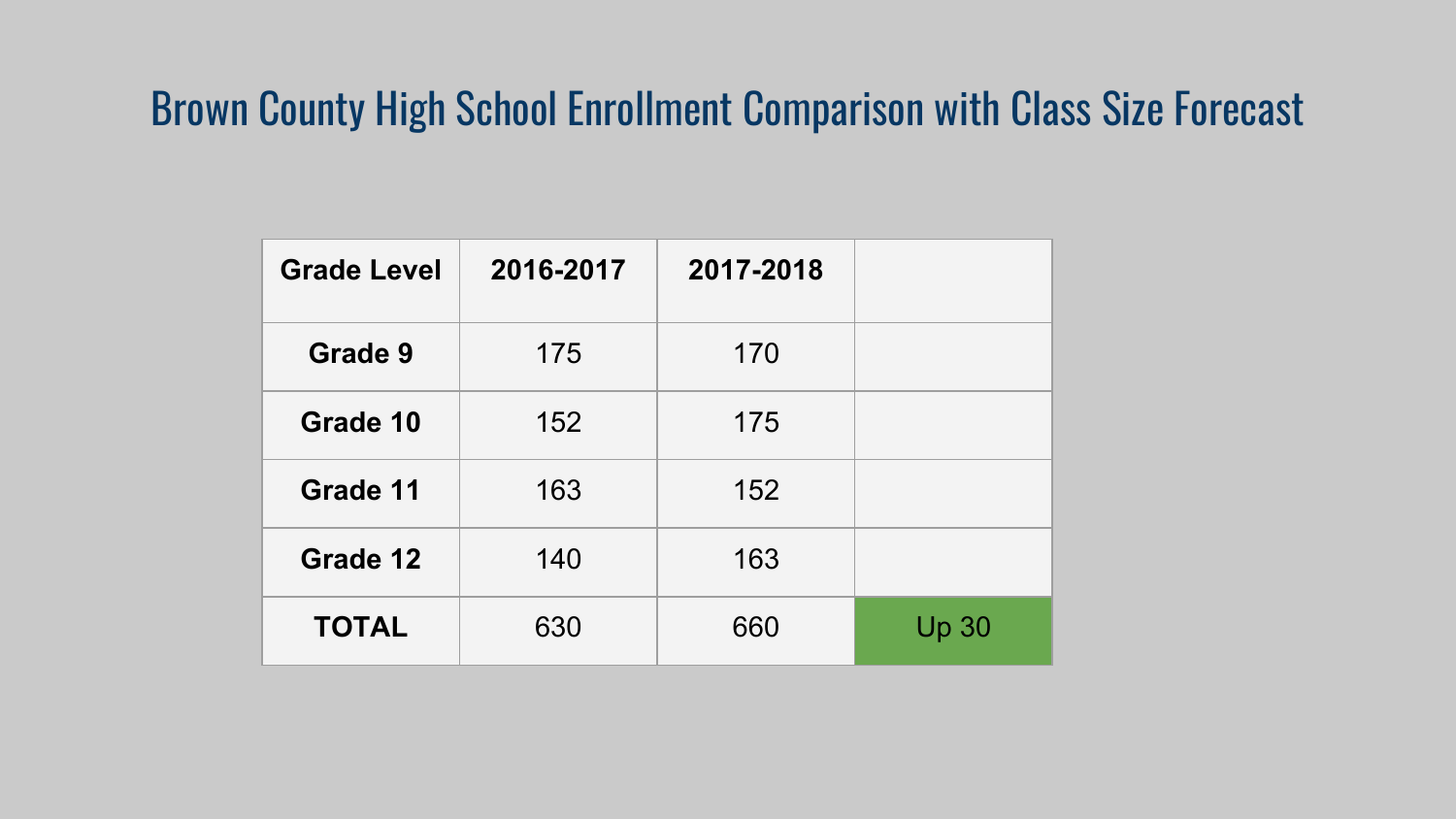Alice Mannix, retired teacher at BCHS, has been working .5 day to support the implementation of advanced Foreign-Language courses while a current BCHS Foreign Language teacher became certified to teach those advanced classes. The BCHS Foreign Language Department is now able to sustain those advanced classes without the additional support from Mrs. Mannix.

**Cost Savings: \$20,103**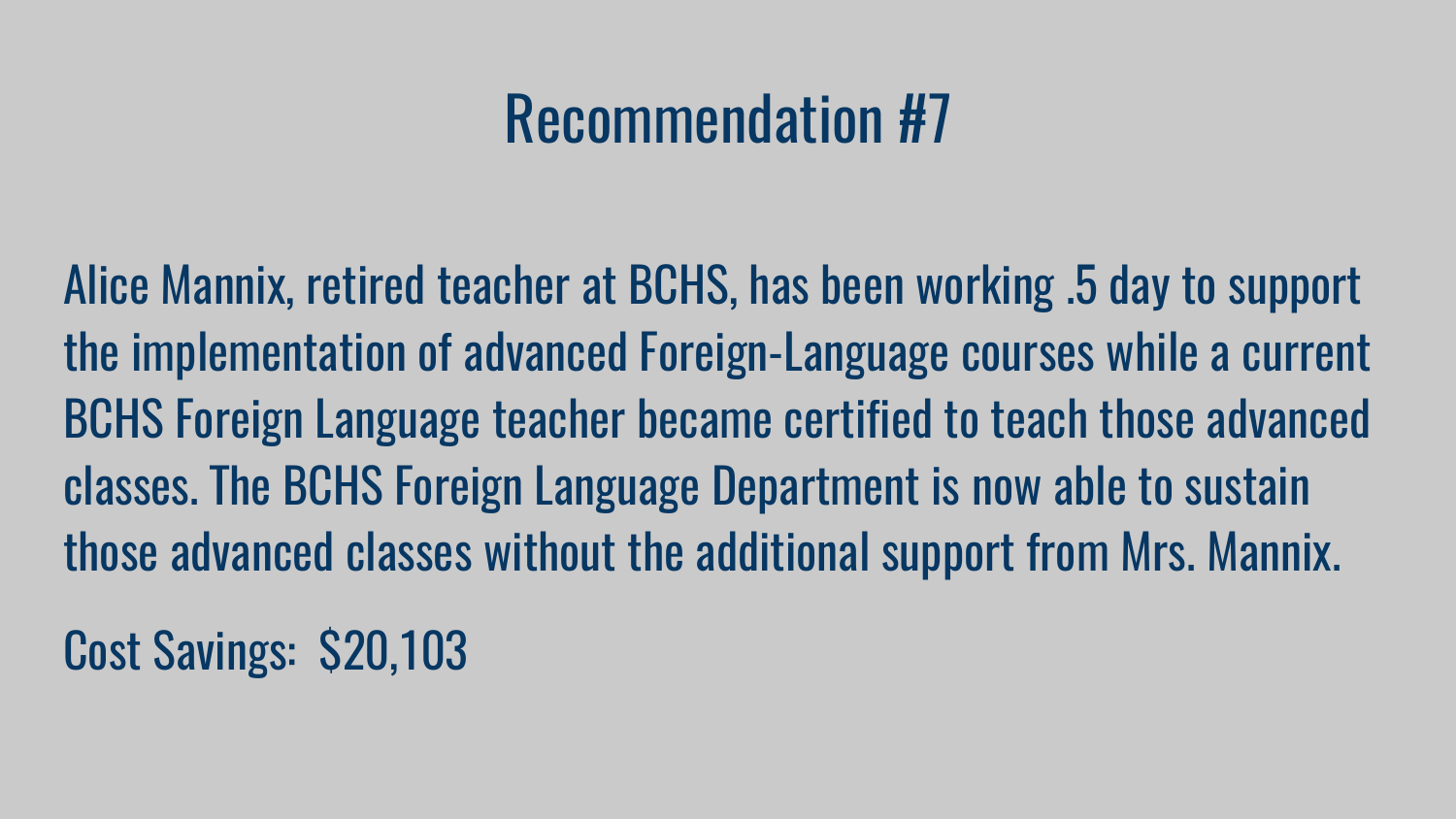Brown County Schools currently has fully certified teachers placed in the 5 Preschool positions across the county. The current Preschool teachers will be reassigned to open positions in the district and the Preschool classrooms will be staffed with individuals who hold an Associate's level degree.

Cost Savings: \$177,485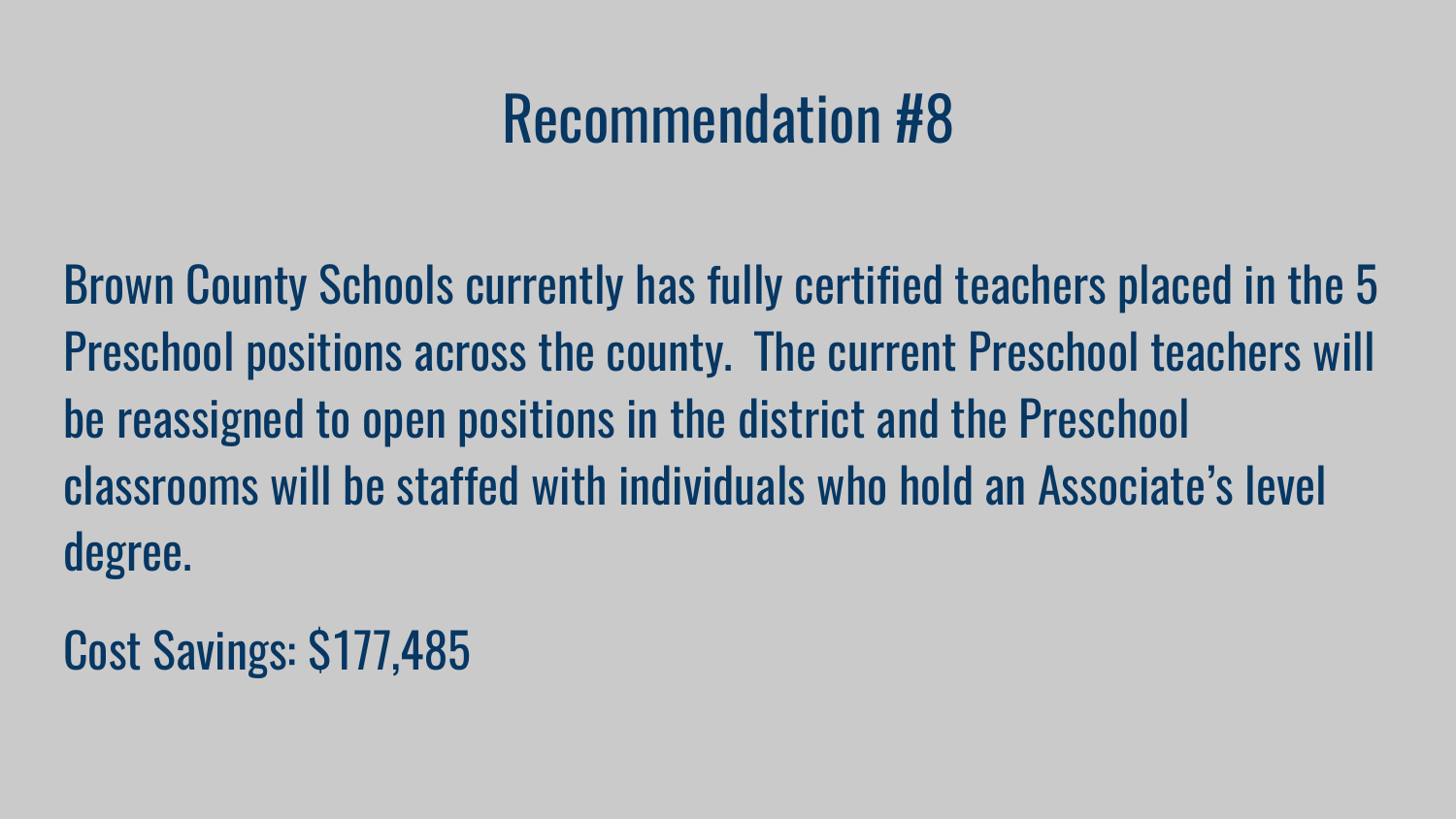Drastically reduce the amount of overtime pay expended across all school buildings/departments. The current total amount of overtime expended from July 1, 2016 - March 30, 2017 is \$92,218. This is entirely too high for a district our size.

Cost Savings: Reduce the amount of overtime by at least \$50,000.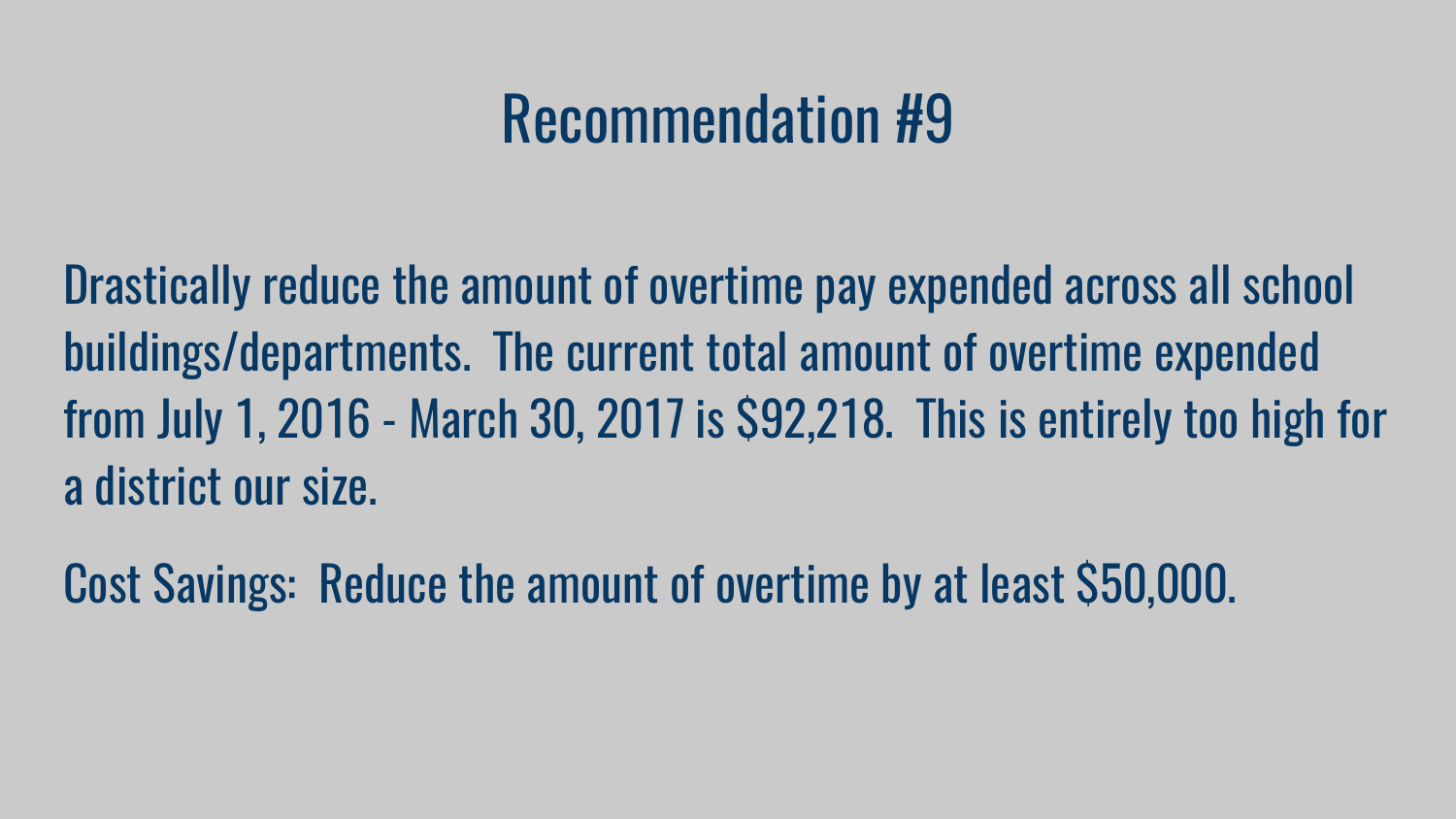This district has expended \$93,600 (2016) of dollars for outside professional development. Ths includes registration, travel, lodging, etc. PD will be restrained to grant funded opportunities or those experiences that are required for certifications.

**Cost Savings: \$60,000**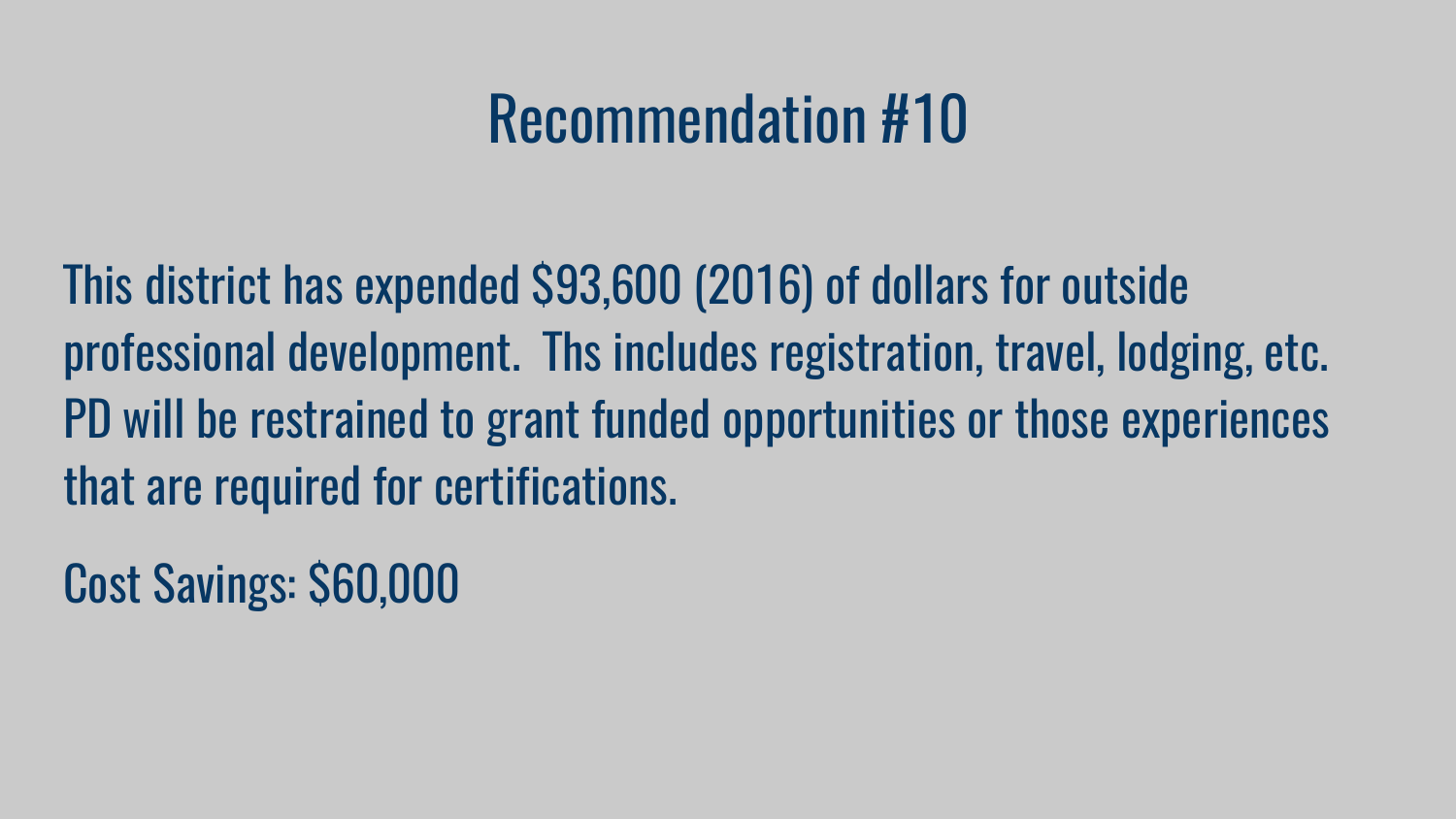Mr. Tom Baker has served as a contracted service for the 2016-2017 school year to run the website and assist with video documentation. Since our website is now sustained by the Technology Department and we have our own capacity for video work, this service will not be continued.

**Cost Savings: \$12,000**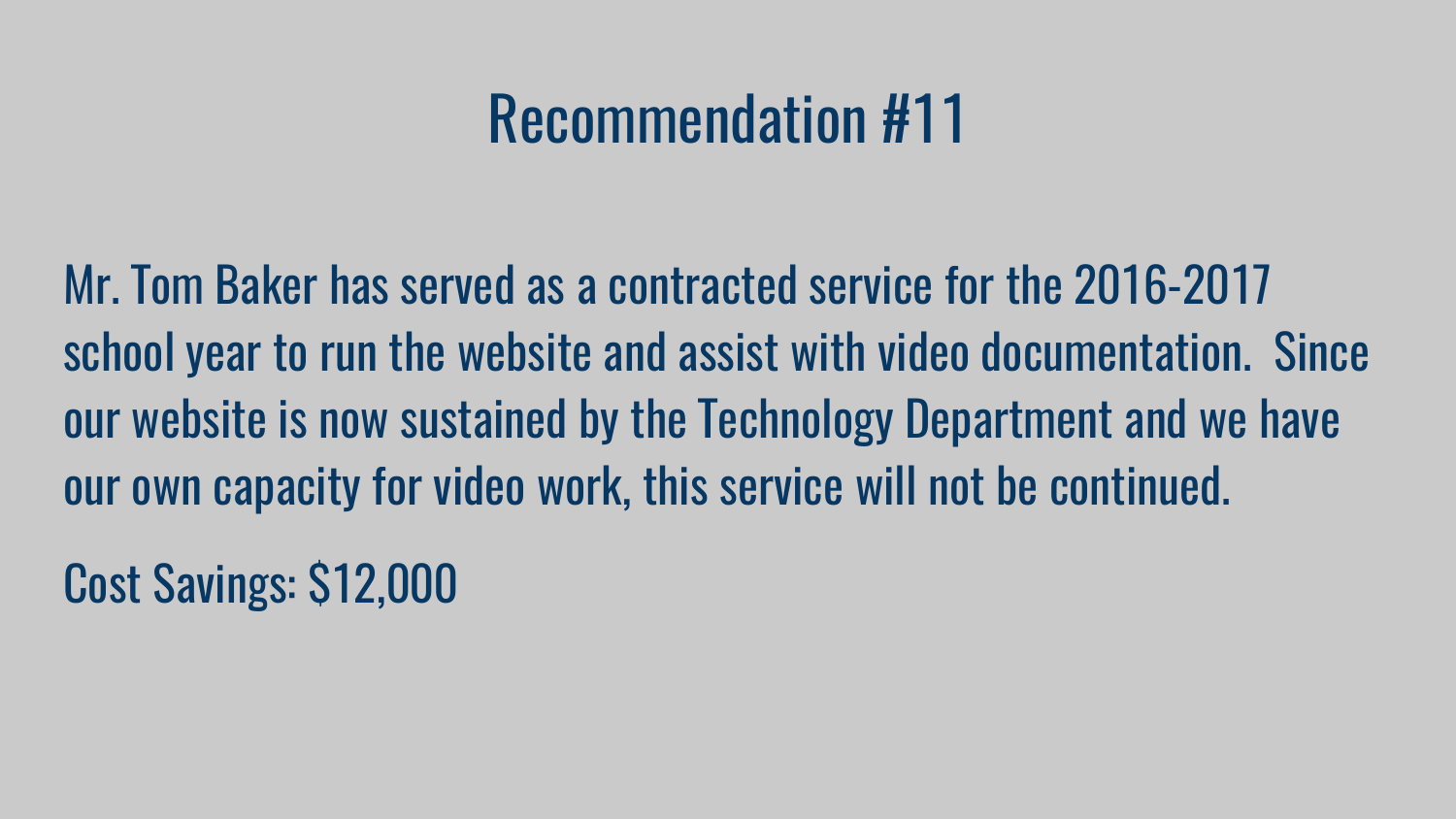Brown County Schools has made several intentional changes with course titles and have offered more CTE courses that are reimbursable through **IDOE.** The district is forecasted to increase CTE revenues because of these changes.

Cost Savings: \$50,000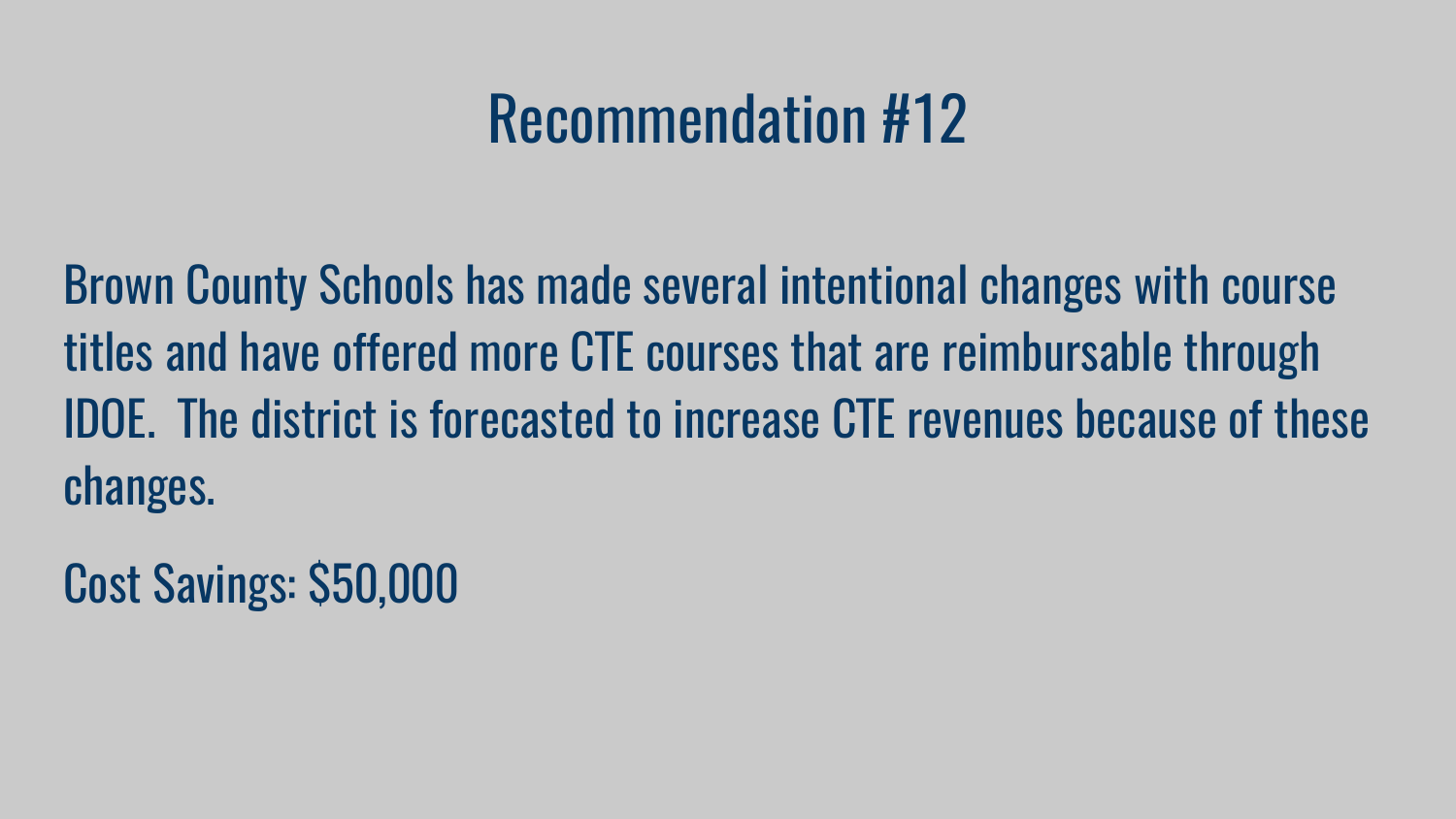When BCS moved to use Kelly Educational Staffing Services, we were able to move the cost of substitute teachers to CPF as they are a contracted service. The district has also moved to not replacing paraprofessionals with substitute teachers. While this is still an expenditure, the funds can be moved to a healthier fund.

**Cost Savings: \$100,000**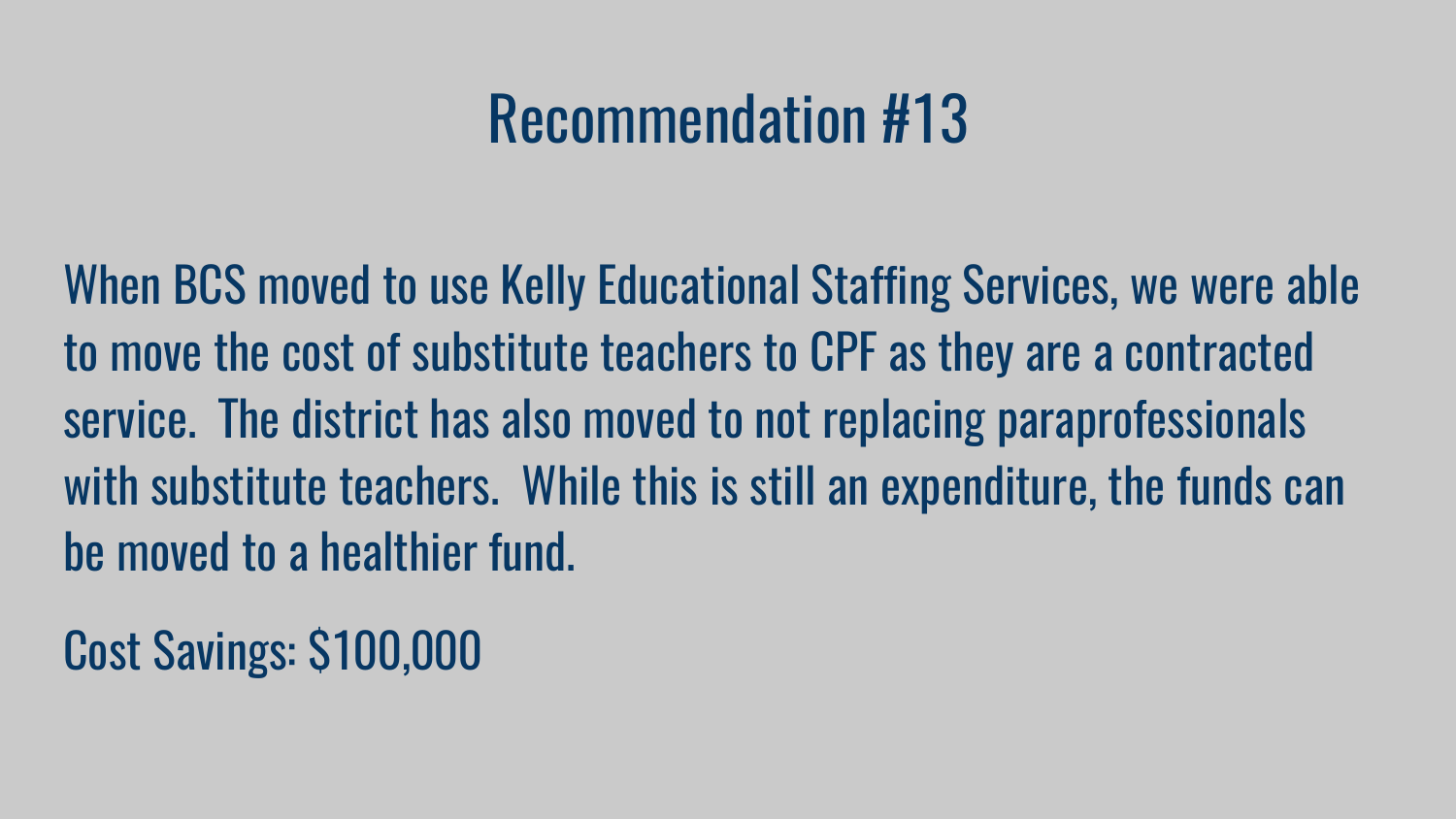Brown County Schools made a shift from delivering a substantial amount of Extended School Year (ESY) services for students in the summer (ESY) dollars are not reimbursable) to a model where students participate in Summer School programming (Summer School dollars are reimbursable).

**Cost Savings: \$25,000**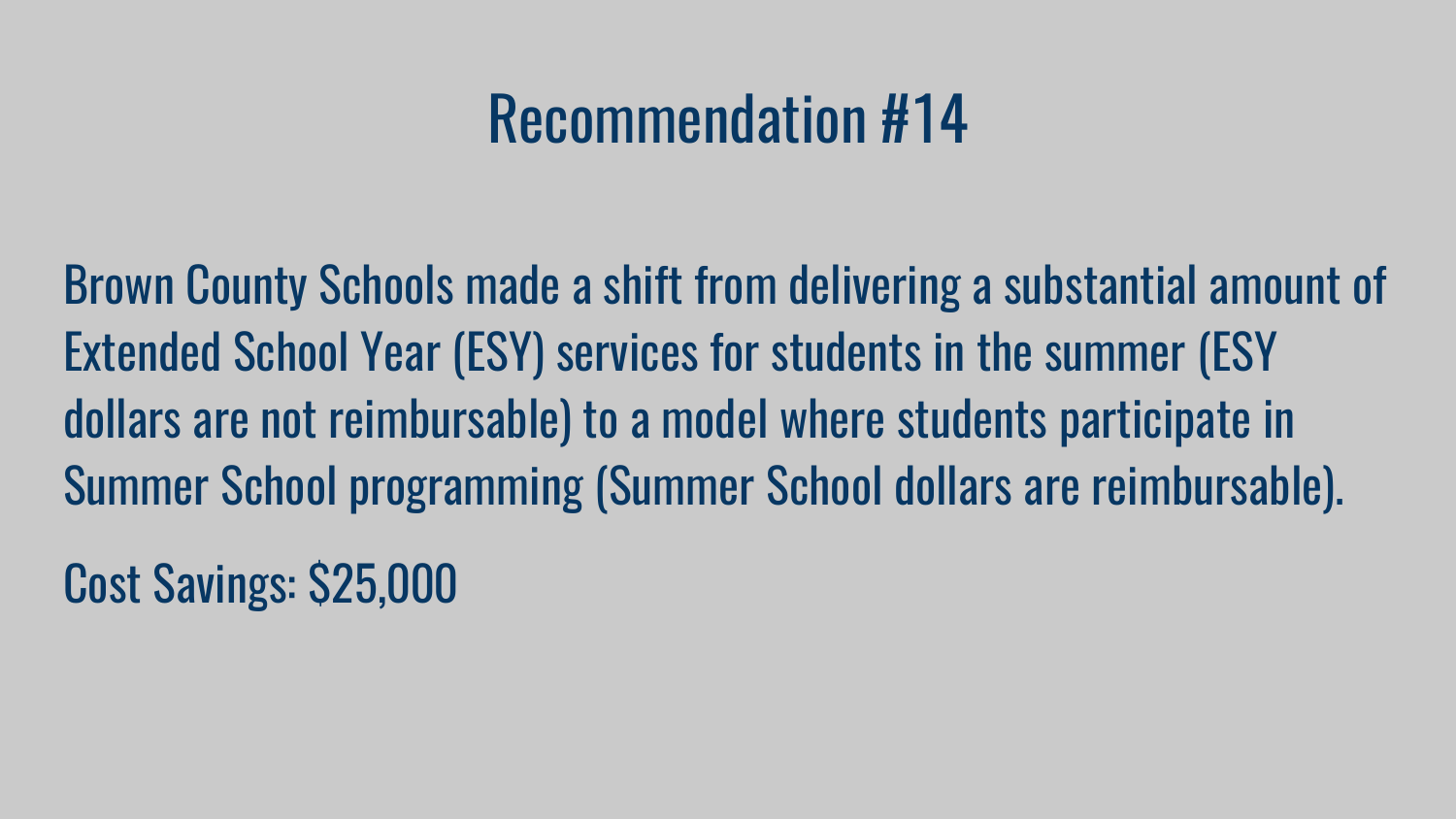BCS currently pays for 2 Instructional Team Leader positions at HES, SES, VBES, BCIS, and BCJHS. BCS currently pays for 6 Instructional Team Leader positions at BCHS. (\$2,293 per position).

HES, SES, VBES, BCIS, and BCJHS will have the Instructional Team Leader positions reduced by 1. BCHS will have the Instructional Team Leader position reduced by 2.

Cost Savings: \$16,051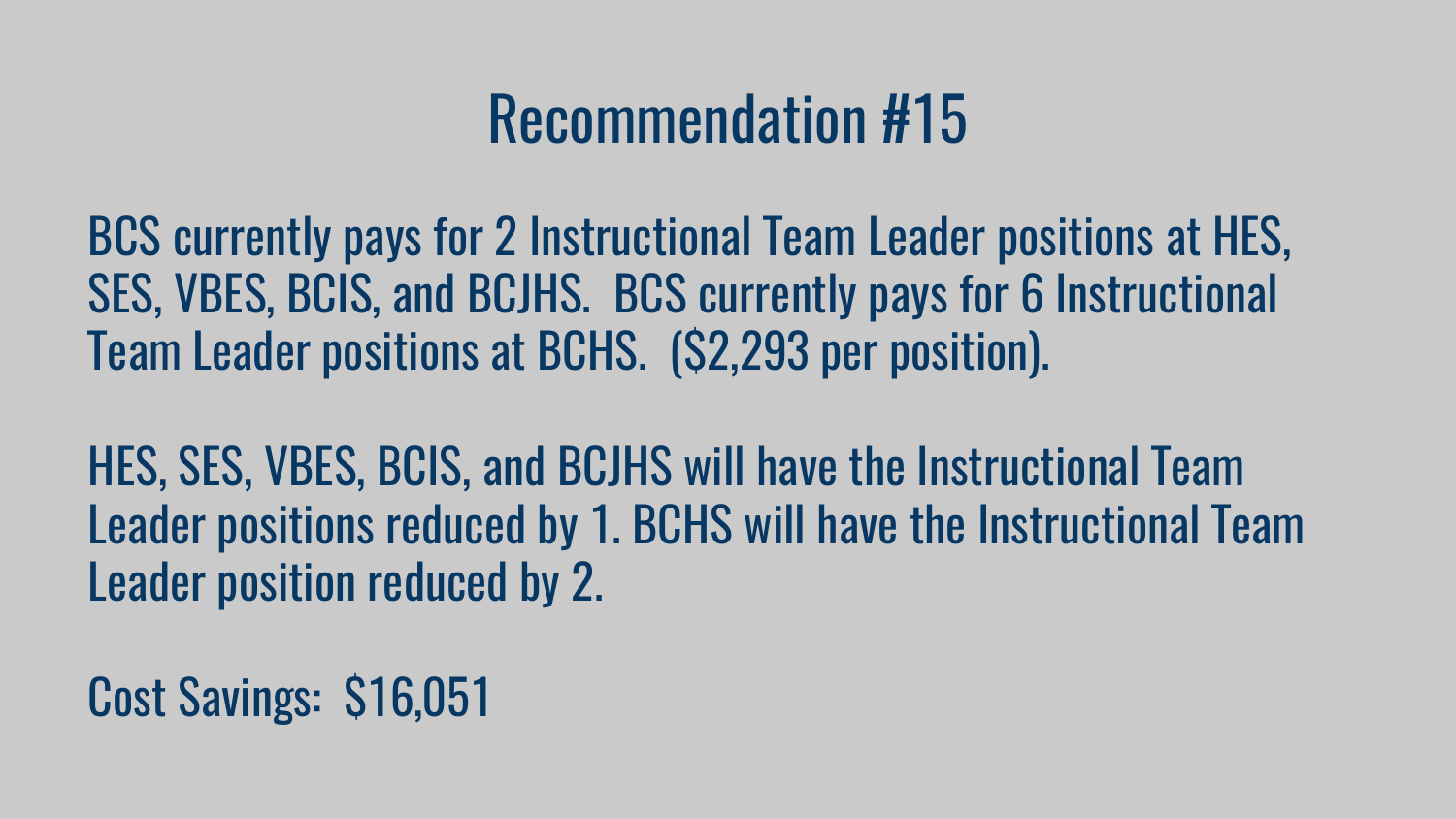BCS currently pays for a Building Technology Leader position (\$1,720) in all schools and an Instructional Technology Coach position (\$2,293) in all buildings.

The Building Technology Leader positions will be eliminated. The **Instructional Technology Coach positions will remain.** 

Cost Savings: \$10,320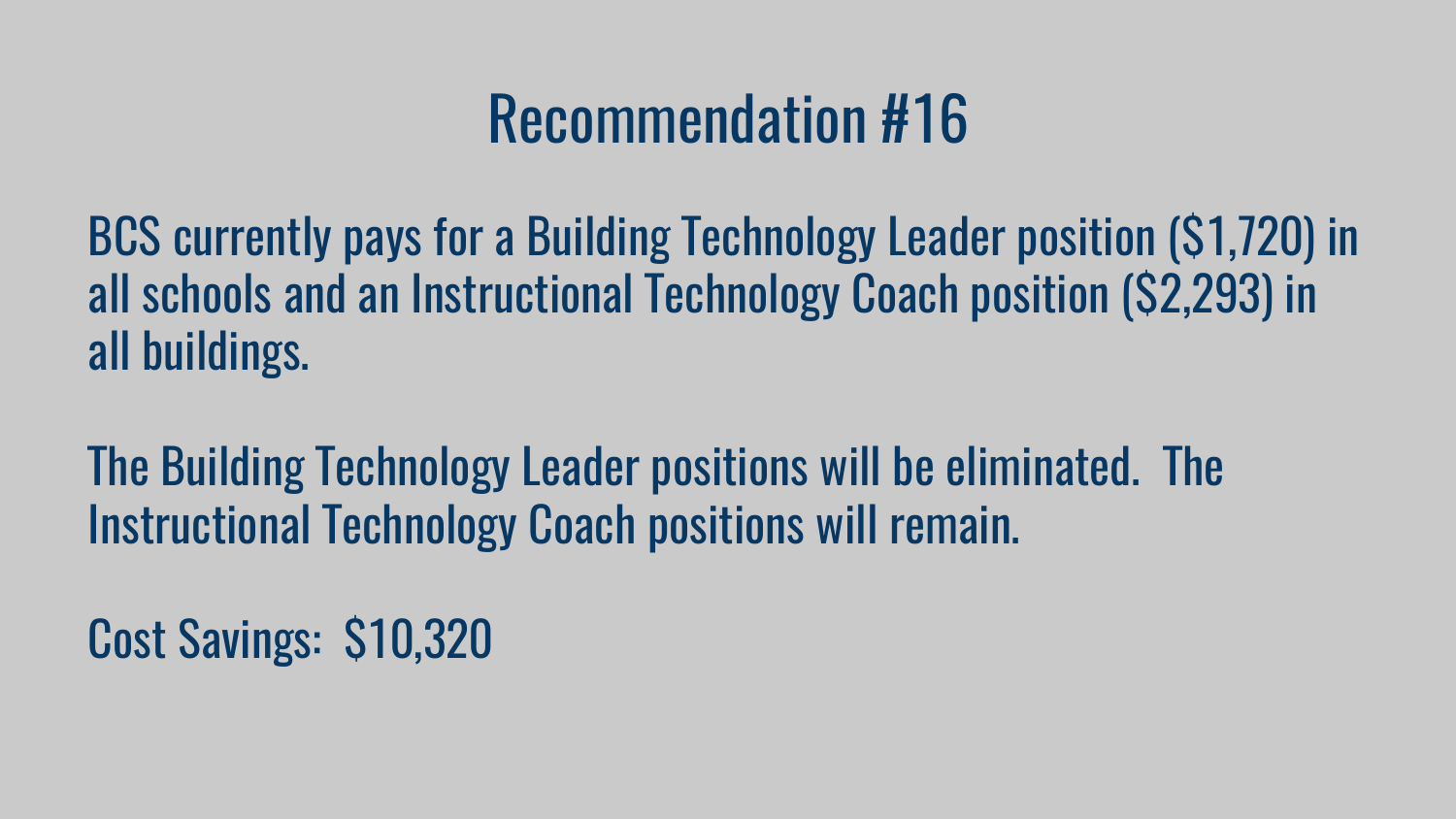# **New Health Insurance**

Brown County Schools has been making substantial General Fund payments in addition to employee/employer share for premiums. (nearly \$700,000).

This district currently has no revenue in reserve for Health Insurance. The district needs to build the reserve so that it can sustain worst case years for claims.

The new health insurance provider will realize savings for the district over time. However, the district needs to commit to first building a reserve.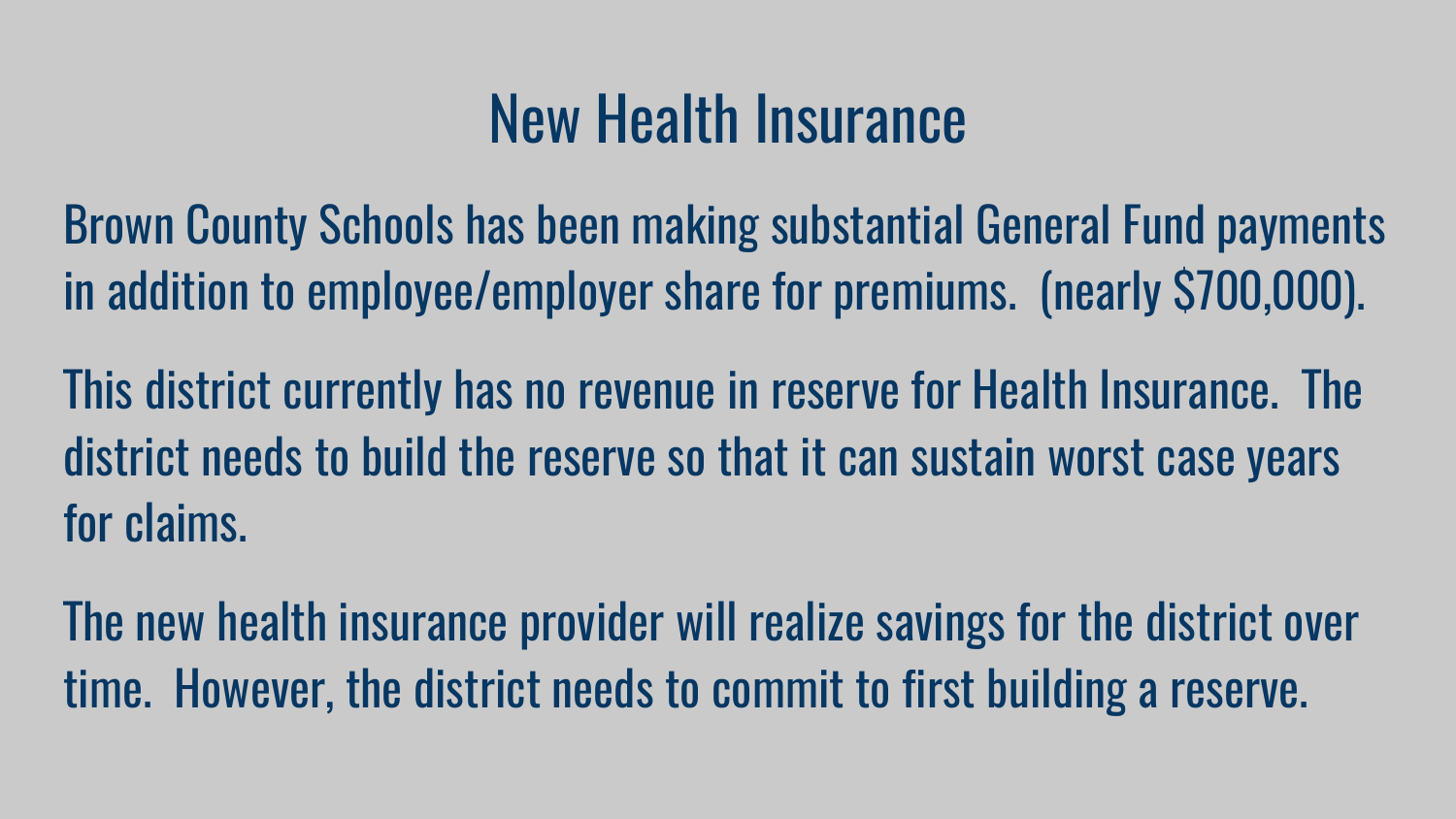# Summary

| <b>Paraprofessionals:</b>         | \$212,500 | <b>Overtime:</b>                    | \$50,000  |
|-----------------------------------|-----------|-------------------------------------|-----------|
| SLP:                              | \$22,500  | <b>Professional Development:</b>    | \$60,000  |
| <b>Emergency Permit Position:</b> | \$50,290  | Mr. Baker (IT):                     | \$12,000  |
| <b>Homebound Position:</b>        | \$58,000  | <b>CTE Courses:</b>                 | \$50,000  |
| <b>BCIS Sp. Ed. Position:</b>     | \$45,188  | <b>Substitutes to Kelly:</b>        | \$100,000 |
| <b>Grade 1 at VB: Downsize:</b>   | \$44,000  | <b>ESY to Summer School:</b>        | \$25,000  |
| <b>Foreign Language at HS:</b>    | \$20,103  | <b>Instructional Team Leaders:</b>  | \$16,051  |
| <b>Preschool to Associates:</b>   | \$177,485 | <b>Building Technology Leaders:</b> | \$10,320  |
|                                   |           | <b>TOTAL: \$958,437</b>             |           |